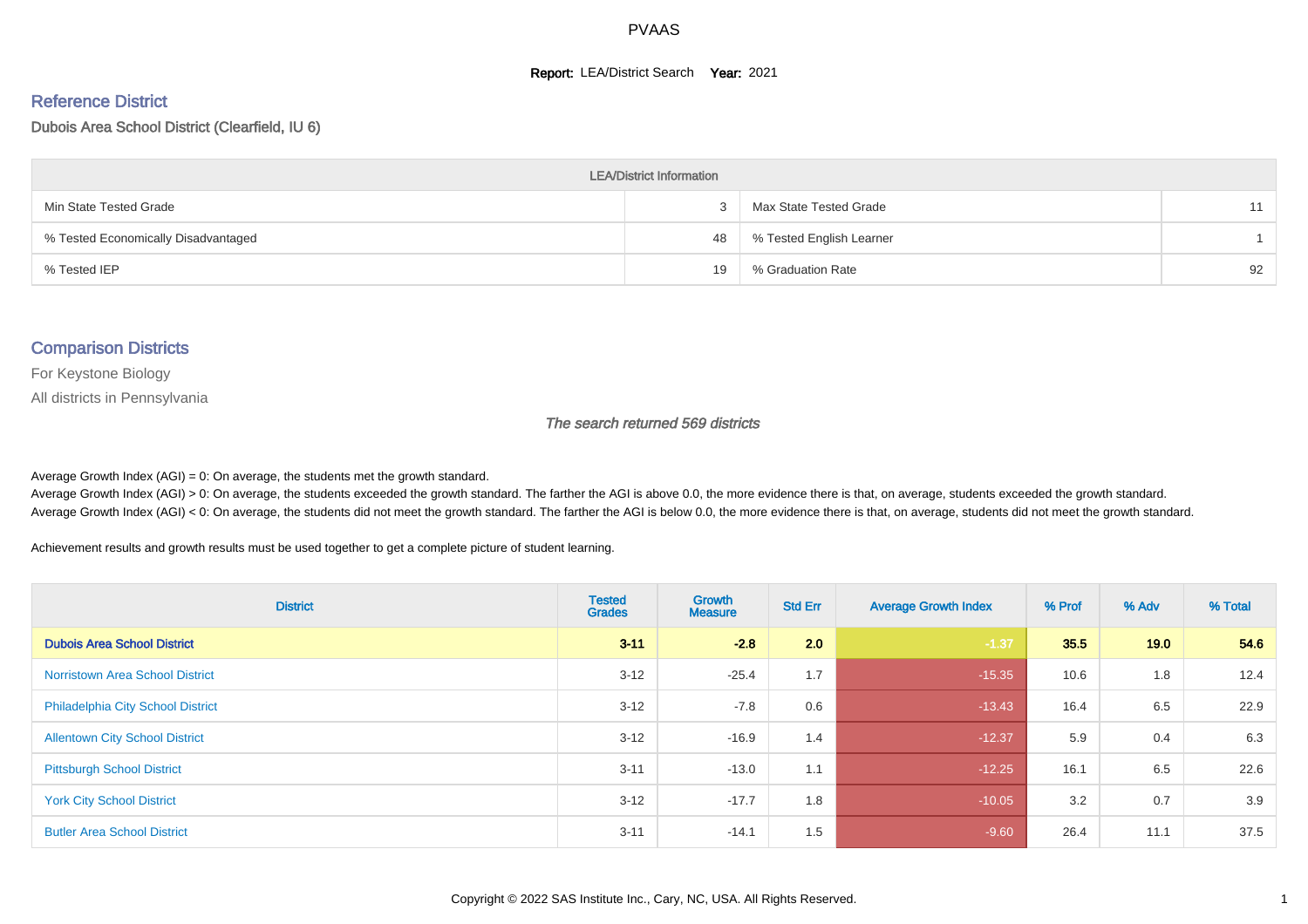| <b>District</b>                                    | <b>Tested</b><br><b>Grades</b> | Growth<br><b>Measure</b> | <b>Std Err</b> | <b>Average Growth Index</b> | % Prof | % Adv | % Total |
|----------------------------------------------------|--------------------------------|--------------------------|----------------|-----------------------------|--------|-------|---------|
| <b>Dubois Area School District</b>                 | $3 - 11$                       | $-2.8$                   | 2.0            | $-1.37$                     | 35.5   | 19.0  | 54.6    |
| <b>Muhlenberg School District</b>                  | $3 - 10$                       | $-17.8$                  | 1.9            | $-9.34$                     | 12.4   | 4.6   | 17.0    |
| <b>North Hills School District</b>                 | $3 - 11$                       | $-15.8$                  | 1.8            | $-8.84$                     | 26.4   | 19.8  | 46.2    |
| <b>Cheltenham School District</b>                  | $3 - 11$                       | $-17.6$                  | 2.0            | $-8.74$                     | 24.4   | 8.3   | 32.6    |
| <b>Williamsport Area School District</b>           | $3 - 11$                       | $-11.7$                  | 1.4            | $-8.29$                     | 18.2   | 10.5  | 28.7    |
| <b>West Side CTC</b>                               | $9 - 10$                       | $-32.0$                  | 3.9            | $-8.16$                     | 5.9    | 0.0   | 5.9     |
| Ambridge Area School District                      | $3 - 12$                       | $-19.4$                  | 2.5            | $-7.64$                     | 23.2   | 5.6   | 28.9    |
| <b>Lancaster School District</b>                   | $3 - 12$                       | $-10.0$                  | 1.4            | $-7.22$                     | 9.0    | 3.9   | 12.8    |
| <b>Greater Latrobe School District</b>             | $3 - 11$                       | $-14.1$                  | 2.0            | $-7.14$                     | 41.0   | 12.6  | 53.6    |
| <b>York Co School Of Technology</b>                | $9 - 12$                       | $-10.9$                  | 1.6            | $-6.79$                     | 22.6   | 4.0   | 26.6    |
| <b>Hempfield Area School District</b>              | $3 - 12$                       | $-10.2$                  | 1.6            | $-6.37$                     | 28.1   | 19.2  | 47.3    |
| <b>Kennett Consolidated School District</b>        | $3 - 11$                       | $-10.4$                  | 1.7            | $-6.27$                     | 28.7   | 14.0  | 42.7    |
| <b>Big Beaver Falls Area School District</b>       | $3 - 11$                       | $-17.9$                  | 2.8            | $-6.27$                     | 9.4    | 2.8   | 12.2    |
| <b>New Castle Area School District</b>             | $3 - 12$                       | $-13.6$                  | 2.3            | $-5.99$                     | 17.6   | 2.0   | 19.5    |
| <b>Coatesville Area School District</b>            | $3 - 11$                       | $-9.5$                   | 1.6            | $-5.81$                     | 12.8   | 3.3   | 16.2    |
| <b>Central Cambria School District</b>             | $3 - 11$                       | $-12.7$                  | 2.3            | $-5.61$                     | 19.4   | 7.4   | 26.9    |
| <b>Aliquippa School District</b>                   | $3 - 11$                       | $-20.0$                  | 3.6            | $-5.54$                     | 1.7    | 0.0   | 1.7     |
| <b>Frazier School District</b>                     | $3 - 11$                       | $-18.9$                  | 3.4            | $-5.49$                     | 18.3   | 1.4   | 19.7    |
| <b>Lincoln Park Performing Arts Charter School</b> | $7 - 11$                       | $-14.9$                  | 2.7            | $-5.45$                     | 39.3   | 8.9   | 48.2    |
| <b>Washington School District</b>                  | $3 - 11$                       | $-15.9$                  | 2.9            | $-5.44$                     | 12.9   | 1.7   | 14.7    |
| Philadelphia Academy Charter School                | $3 - 11$                       | $-14.7$                  | 2.7            | $-5.42$                     | 21.6   | 3.9   | 25.5    |
| <b>Bristol Township School District</b>            | $3 - 11$                       | $-7.4$                   | 1.4            | $-5.32$                     | 13.8   | 4.6   | 18.4    |
| <b>Wilkes-Barre Area School District</b>           | $3 - 11$                       | $-12.4$                  | 2.4            | $-5.18$                     | 14.2   | 3.7   | 17.9    |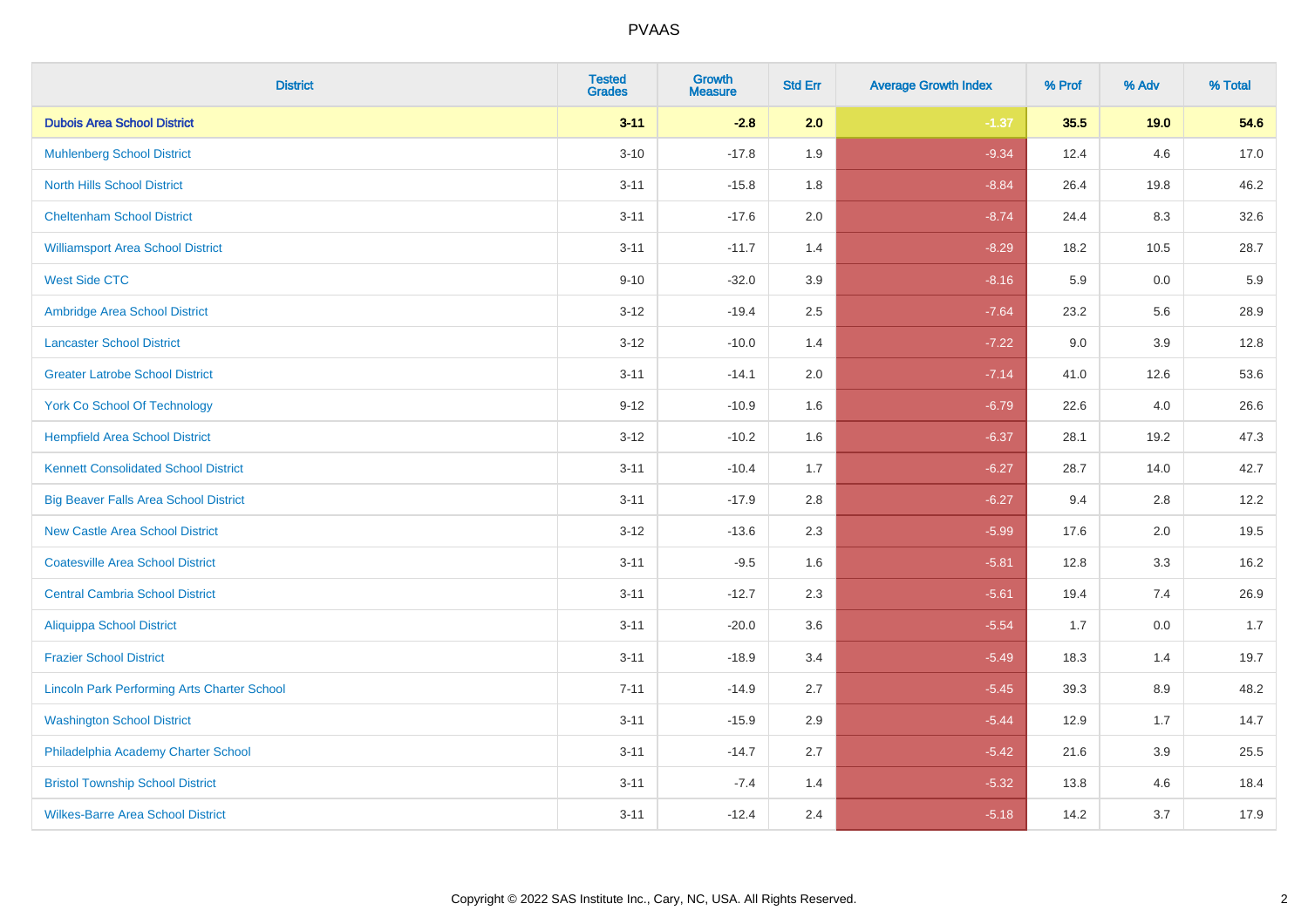| <b>District</b>                                   | <b>Tested</b><br><b>Grades</b> | <b>Growth</b><br><b>Measure</b> | <b>Std Err</b> | <b>Average Growth Index</b> | % Prof | % Adv   | % Total  |
|---------------------------------------------------|--------------------------------|---------------------------------|----------------|-----------------------------|--------|---------|----------|
| <b>Dubois Area School District</b>                | $3 - 11$                       | $-2.8$                          | 2.0            | $-1.37$                     | 35.5   | 19.0    | 54.6     |
| <b>East Lycoming School District</b>              | $3 - 11$                       | $-10.9$                         | 2.1            | $-5.08$                     | 22.5   | 8.2     | 30.8     |
| Meyersdale Area School District                   | $3 - 11$                       | $-16.1$                         | 3.3            | $-4.94$                     | 20.3   | 5.8     | 26.1     |
| <b>Trinity Area School District</b>               | $3 - 11$                       | $-8.7$                          | 1.8            | $-4.87$                     | 20.9   | $9.8\,$ | $30.8\,$ |
| <b>Executive Education Academy Charter School</b> | $3 - 10$                       | $-14.6$                         | 3.0            | $-4.81$                     | 8.5    | 1.2     | 9.8      |
| <b>Chartiers-Houston School District</b>          | $3 - 10$                       | $-16.5$                         | 3.5            | $-4.79$                     | 26.3   | $6.6\,$ | 32.9     |
| West Mifflin Area School District                 | $3 - 12$                       | $-11.9$                         | 2.5            | $-4.77$                     | 15.9   | 4.0     | 19.9     |
| Lehigh Valley Charter High School For The Arts    | $9 - 10$                       | $-11.8$                         | 2.5            | $-4.76$                     | 28.9   | 5.7     | 34.6     |
| <b>Girard School District</b>                     | $3 - 11$                       | $-12.3$                         | 2.6            | $-4.76$                     | 29.7   | 18.9    | 48.6     |
| <b>Neshannock Township School District</b>        | $3 - 10$                       | $-12.5$                         | 2.7            | $-4.73$                     | 29.0   | 13.0    | 42.0     |
| <b>Fannett-Metal School District</b>              | $3 - 11$                       | $-22.3$                         | 4.8            | $-4.65$                     | 16.4   | 6.6     | 23.0     |
| <b>Derry Area School District</b>                 | $3 - 11$                       | $-11.8$                         | 2.6            | $-4.53$                     | 34.8   | 6.1     | 40.9     |
| <b>Northwestern School District</b>               | $3 - 11$                       | $-14.6$                         | 3.2            | $-4.51$                     | 32.5   | 13.7    | 46.2     |
| <b>Dunmore School District</b>                    | $3 - 11$                       | $-12.2$                         | 2.7            | $-4.51$                     | 15.0   | 5.3     | 20.4     |
| <b>Hanover Public School District</b>             | $3 - 11$                       | $-12.4$                         | 2.7            | $-4.50$                     | 22.7   | 6.2     | 28.9     |
| Jim Thorpe Area School District                   | $3 - 11$                       | $-10.9$                         | 2.4            | $-4.48$                     | 19.5   | 6.0     | 25.5     |
| <b>Greenville Area School District</b>            | $3 - 11$                       | $-13.2$                         | 3.0            | $-4.45$                     | 32.1   | 4.6     | 36.7     |
| <b>Chambersburg Area School District</b>          | $3 - 11$                       | $-5.6$                          | 1.3            | $-4.42$                     | 24.2   | 15.2    | 39.4     |
| <b>General Mclane School District</b>             | $3 - 11$                       | $-10.7$                         | 2.4            | $-4.40$                     | 34.0   | 15.6    | 49.6     |
| <b>Big Spring School District</b>                 | $3 - 11$                       | $-9.8$                          | 2.3            | $-4.32$                     | 23.6   | 12.9    | 36.5     |
| <b>Interboro School District</b>                  | $3 - 12$                       | $-8.4$                          | 2.0            | $-4.27$                     | 27.6   | 6.4     | 34.1     |
| <b>Central Dauphin School District</b>            | $3 - 11$                       | $-5.2$                          | 1.2            | $-4.24$                     | 29.3   | 8.7     | 38.0     |
| <b>Chartiers Valley School District</b>           | $3 - 11$                       | $-9.1$                          | 2.1            | $-4.23$                     | 20.7   | 17.4    | 38.0     |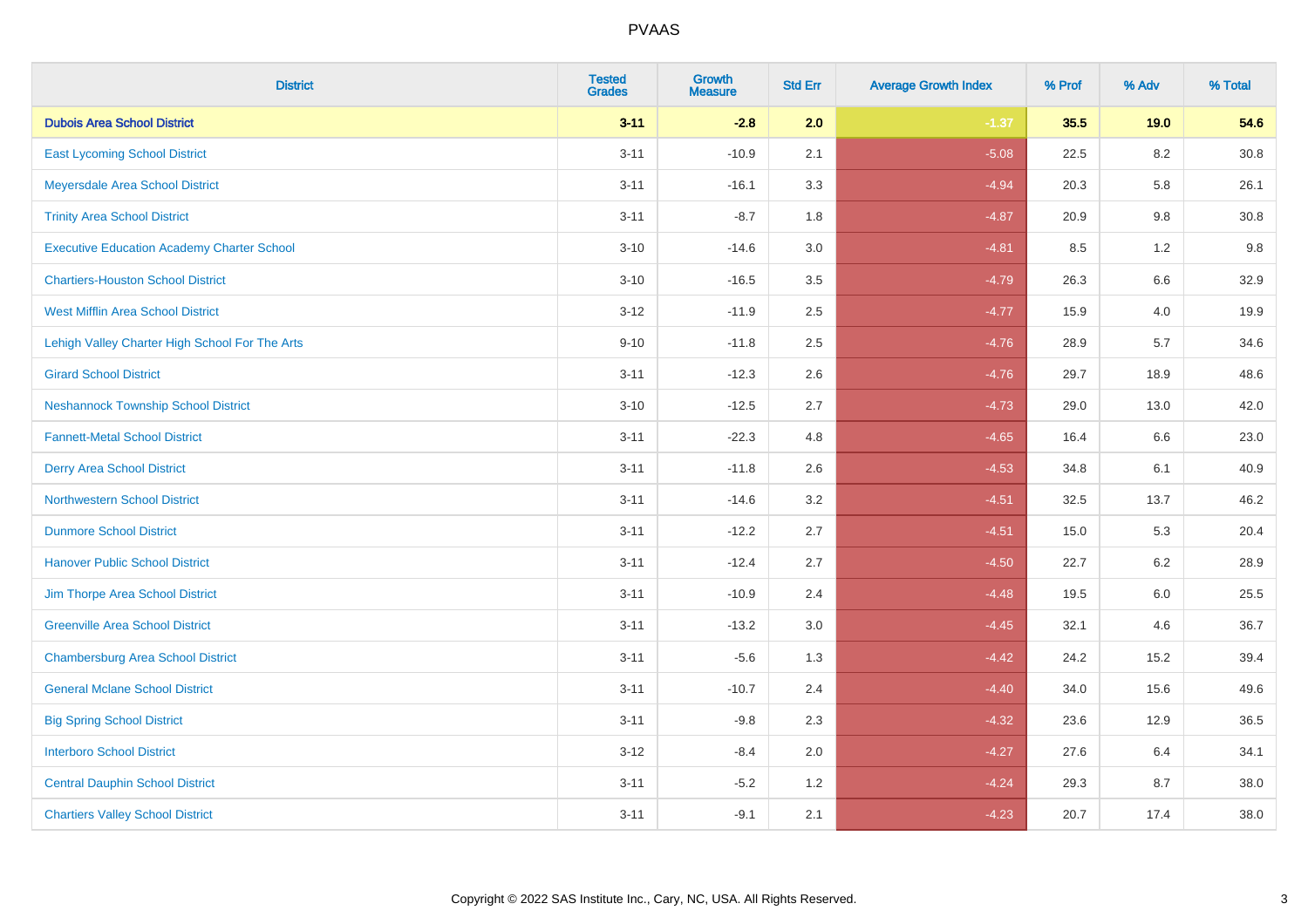| <b>District</b>                               | <b>Tested</b><br><b>Grades</b> | Growth<br><b>Measure</b> | <b>Std Err</b> | <b>Average Growth Index</b> | % Prof | % Adv | % Total |
|-----------------------------------------------|--------------------------------|--------------------------|----------------|-----------------------------|--------|-------|---------|
| <b>Dubois Area School District</b>            | $3 - 11$                       | $-2.8$                   | 2.0            | $-1.37$                     | 35.5   | 19.0  | 54.6    |
| <b>Central Fulton School District</b>         | $3 - 11$                       | $-13.3$                  | 3.2            | $-4.20$                     | 18.1   | 9.7   | 27.8    |
| <b>Williamsburg Community School District</b> | $3 - 11$                       | $-16.9$                  | 4.1            | $-4.14$                     | 22.4   | 0.0   | 22.4    |
| <b>Panther Valley School District</b>         | $3 - 12$                       | $-13.3$                  | 3.2            | $-4.10$                     | 31.5   | 4.1   | 35.6    |
| <b>Moniteau School District</b>               | $3 - 11$                       | $-11.8$                  | 2.9            | $-4.07$                     | 22.6   | 5.0   | 27.6    |
| <b>Mid Valley School District</b>             | $3 - 10$                       | $-11.1$                  | 2.7            | $-4.07$                     | 28.3   | 8.1   | 36.4    |
| <b>Mcguffey School District</b>               | $3 - 11$                       | $-12.1$                  | 3.0            | $-4.06$                     | 12.8   | 5.9   | 18.6    |
| <b>Southmoreland School District</b>          | $3 - 11$                       | $-12.5$                  | 3.1            | $-4.04$                     | 33.3   | 15.5  | 48.8    |
| <b>Milton Area School District</b>            | $3 - 11$                       | $-10.1$                  | 2.5            | $-4.04$                     | 23.0   | 11.3  | 34.2    |
| <b>Scranton School District</b>               | $3 - 12$                       | $-10.1$                  | 2.5            | $-4.04$                     | 20.0   | 7.7   | 27.7    |
| <b>Deer Lakes School District</b>             | $3 - 11$                       | $-10.0$                  | 2.5            | $-4.02$                     | 27.7   | 9.9   | 37.6    |
| <b>Ellwood City Area School District</b>      | $3 - 11$                       | $-12.5$                  | 3.1            | $-4.00$                     | 26.7   | 8.7   | 35.4    |
| <b>Plum Borough School District</b>           | $3 - 11$                       | $-9.4$                   | 2.4            | $-3.98$                     | 32.9   | 27.4  | 60.4    |
| <b>Windber Area School District</b>           | $3 - 11$                       | $-11.9$                  | 3.0            | $-3.94$                     | 41.0   | 10.3  | 51.3    |
| <b>Tussey Mountain School District</b>        | $3 - 12$                       | $-13.0$                  | 3.3            | $-3.93$                     | 11.1   | 3.2   | 14.3    |
| <b>Bethlehem Area School District</b>         | $3 - 11$                       | $-4.5$                   | 1.1            | $-3.91$                     | 20.4   | 11.3  | 31.7    |
| <b>Tacony Academy Charter School</b>          | $3 - 11$                       | $-12.9$                  | 3.3            | $-3.90$                     | 8.6    | 1.4   | 10.0    |
| <b>Grove City Area School District</b>        | $3-12$                         | $-8.8$                   | 2.3            | $-3.89$                     | 25.6   | 16.4  | 42.0    |
| <b>Pittston Area School District</b>          | $3 - 11$                       | $-8.2$                   | 2.2            | $-3.75$                     | 26.7   | 14.8  | 41.5    |
| <b>Mohawk Area School District</b>            | $3 - 11$                       | $-10.5$                  | 2.8            | $-3.75$                     | 35.1   | 10.6  | 45.7    |
| Jefferson County-Dubois AVTS                  | $9 - 11$                       | $-11.7$                  | 3.1            | $-3.72$                     | 17.6   | 2.8   | 20.4    |
| <b>Shade-Central City School District</b>     | $3 - 11$                       | $-14.6$                  | 4.0            | $-3.68$                     | 9.6    | 0.0   | 9.6     |
| <b>Old Forge School District</b>              | $3 - 12$                       | $-11.3$                  | 3.1            | $-3.62$                     | 28.6   | 13.2  | 41.8    |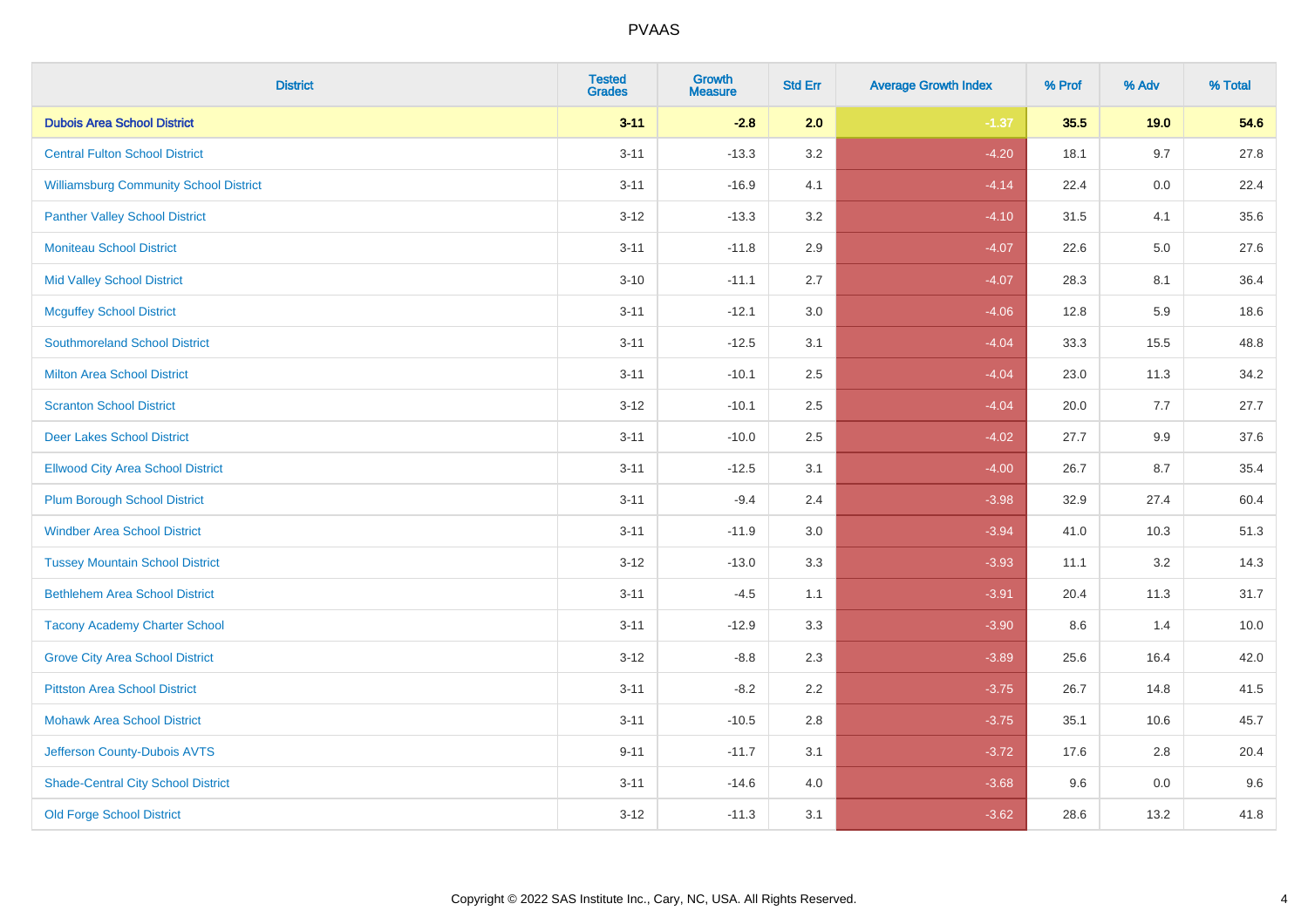| <b>District</b>                           | <b>Tested</b><br><b>Grades</b> | <b>Growth</b><br><b>Measure</b> | <b>Std Err</b> | <b>Average Growth Index</b> | % Prof | % Adv | % Total |
|-------------------------------------------|--------------------------------|---------------------------------|----------------|-----------------------------|--------|-------|---------|
| <b>Dubois Area School District</b>        | $3 - 11$                       | $-2.8$                          | 2.0            | $-1.37$                     | 35.5   | 19.0  | 54.6    |
| <b>West York Area School District</b>     | $3 - 12$                       | $-9.8$                          | 2.7            | $-3.57$                     | 21.9   | 10.9  | 32.8    |
| Morrisville Borough School District       | $3 - 11$                       | $-13.1$                         | 3.7            | $-3.52$                     | 4.9    | 1.6   | 6.6     |
| Mechanicsburg Area School District        | $3 - 11$                       | $-5.7$                          | 1.6            | $-3.48$                     | 35.1   | 16.0  | 51.2    |
| <b>South Park School District</b>         | $3 - 11$                       | $-8.8$                          | 2.5            | $-3.46$                     | 28.1   | 17.0  | 45.2    |
| <b>Burgettstown Area School District</b>  | $3 - 11$                       | $-11.2$                         | 3.2            | $-3.46$                     | 16.0   | 2.7   | 18.7    |
| <b>Ligonier Valley School District</b>    | $3 - 11$                       | $-10.8$                         | 3.1            | $-3.43$                     | 34.1   | 5.8   | 39.9    |
| <b>Shikellamy School District</b>         | $3 - 10$                       | $-8.3$                          | 2.4            | $-3.42$                     | 20.8   | 18.5  | 39.2    |
| <b>Mount Carmel Area School District</b>  | $3 - 11$                       | $-7.9$                          | 2.3            | $-3.38$                     | 18.2   | 4.4   | 22.6    |
| East Stroudsburg Area School District     | $3 - 11$                       | $-4.9$                          | 1.4            | $-3.38$                     | 22.7   | 12.5  | 35.2    |
| Lackawanna Trail School District          | $3 - 10$                       | $-11.0$                         | 3.3            | $-3.35$                     | 13.1   | 18.0  | 31.2    |
| <b>Riverview School District</b>          | $3 - 11$                       | $-13.0$                         | 4.0            | $-3.29$                     | 43.1   | 7.8   | 51.0    |
| Canon-Mcmillan School District            | $3 - 11$                       | $-5.0$                          | 1.5            | $-3.25$                     | 30.8   | 28.5  | 59.3    |
| <b>Somerset Area School District</b>      | $3 - 11$                       | $-7.6$                          | 2.4            | $-3.17$                     | 21.0   | 14.5  | 35.5    |
| <b>Parkland School District</b>           | $3 - 11$                       | $-3.7$                          | 1.2            | $-3.17$                     | 31.4   | 30.6  | 62.0    |
| <b>Montoursville Area School District</b> | $3 - 12$                       | $-8.4$                          | 2.6            | $-3.17$                     | 38.8   | 18.2  | 57.0    |
| <b>Keystone Oaks School District</b>      | $3 - 11$                       | $-7.2$                          | 2.3            | $-3.14$                     | 30.0   | 11.1  | 41.0    |
| <b>Wissahickon School District</b>        | $3 - 10$                       | $-5.3$                          | 1.7            | $-3.14$                     | 27.5   | 29.0  | 56.6    |
| <b>Hanover Area School District</b>       | $3 - 11$                       | $-14.7$                         | 4.7            | $-3.13$                     | 12.1   | 3.0   | 15.2    |
| <b>Erie City School District</b>          | $3 - 12$                       | $-4.5$                          | 1.4            | $-3.09$                     | 13.4   | 6.7   | 20.1    |
| Jefferson-Morgan School District          | $3 - 10$                       | $-12.0$                         | 3.9            | $-3.09$                     | 28.6   | 6.1   | 34.7    |
| California Area School District           | $3 - 10$                       | $-13.7$                         | 4.5            | $-3.06$                     | 41.7   | 16.7  | 58.3    |
| <b>Greensburg Salem School District</b>   | $3 - 11$                       | $-6.9$                          | 2.2            | $-3.06$                     | 30.3   | 13.3  | 43.6    |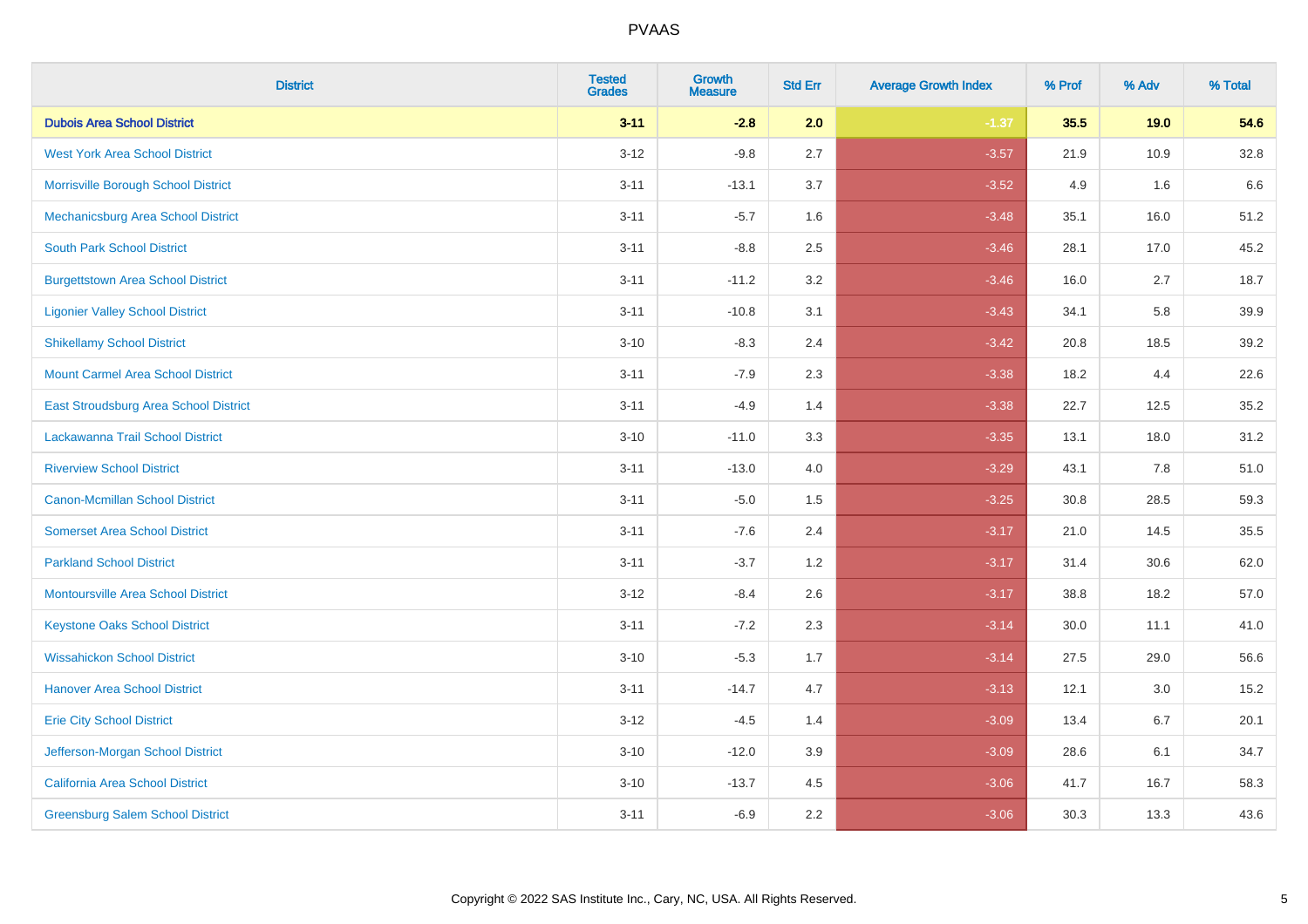| <b>District</b>                                | <b>Tested</b><br><b>Grades</b> | <b>Growth</b><br><b>Measure</b> | <b>Std Err</b> | <b>Average Growth Index</b> | % Prof | % Adv | % Total |
|------------------------------------------------|--------------------------------|---------------------------------|----------------|-----------------------------|--------|-------|---------|
| <b>Dubois Area School District</b>             | $3 - 11$                       | $-2.8$                          | 2.0            | $-1.37$                     | 35.5   | 19.0  | 54.6    |
| Imhotep Institute Charter High School          | $9 - 11$                       | $-17.6$                         | 5.8            | $-3.03$                     | 15.4   | 0.0   | 15.4    |
| Boys Latin Of Philadelphia Charter School      | $6 - 12$                       | $-8.0$                          | 2.7            | $-3.02$                     | 1.4    | 0.0   | 1.4     |
| <b>Gettysburg Area School District</b>         | $3 - 11$                       | $-6.0$                          | 2.0            | $-3.02$                     | 28.8   | 19.6  | 48.5    |
| <b>Corry Area School District</b>              | $3 - 11$                       | $-6.8$                          | 2.3            | $-3.01$                     | 24.0   | 8.8   | 32.8    |
| <b>Carlisle Area School District</b>           | $3 - 11$                       | $-5.2$                          | 1.7            | $-2.99$                     | 28.0   | 19.3  | 47.3    |
| <b>Montour School District</b>                 | $3 - 11$                       | $-6.1$                          | 2.1            | $-2.95$                     | 31.8   | 23.6  | 55.3    |
| <b>Baldwin-Whitehall School District</b>       | $3 - 11$                       | $-5.5$                          | 1.9            | $-2.93$                     | 32.0   | 14.7  | 46.7    |
| <b>Carbon Career &amp; Technical Institute</b> | $9 - 11$                       | $-9.3$                          | 3.2            | $-2.92$                     | 19.6   | 2.2   | 21.7    |
| Mifflinburg Area School District               | $3 - 11$                       | $-6.0$                          | 2.1            | $-2.87$                     | 32.7   | 13.3  | 46.0    |
| <b>Berwick Area School District</b>            | $3 - 11$                       | $-6.9$                          | 2.4            | $-2.84$                     | 22.3   | 11.5  | 33.8    |
| Southern Columbia Area School District         | $3 - 11$                       | $-8.5$                          | 3.0            | $-2.83$                     | 30.5   | 12.8  | 43.3    |
| <b>Innovative Arts Academy Charter School</b>  | $6 - 11$                       | $-7.2$                          | 2.5            | $-2.83$                     | 2.0    | 0.0   | 2.0     |
| <b>Quakertown Community School District</b>    | $3 - 12$                       | $-4.3$                          | 1.5            | $-2.79$                     | 33.8   | 20.1  | 53.8    |
| <b>Sharon City School District</b>             | $3 - 11$                       | $-6.5$                          | 2.3            | $-2.79$                     | 13.1   | 5.0   | 18.1    |
| <b>Pottsgrove School District</b>              | $3 - 11$                       | $-5.5$                          | 2.0            | $-2.78$                     | 28.6   | 10.3  | 38.8    |
| <b>Clarion-Limestone Area School District</b>  | $3 - 12$                       | $-10.0$                         | 3.6            | $-2.76$                     | 28.3   | 20.0  | 48.3    |
| Selinsgrove Area School District               | $3 - 12$                       | $-5.7$                          | 2.1            | $-2.74$                     | 25.4   | 13.9  | 39.2    |
| Karns City Area School District                | $3 - 11$                       | $-7.2$                          | 2.6            | $-2.71$                     | 26.4   | 20.8  | 47.2    |
| <b>Eastern York School District</b>            | $3 - 11$                       | $-6.2$                          | 2.3            | $-2.70$                     | 27.8   | 18.5  | 46.4    |
| La Academia Partnership Charter School         | $6 - 11$                       | $-15.5$                         | 5.7            | $-2.70$                     | 2.3    | 0.0   | 2.3     |
| <b>Governor Mifflin School District</b>        | $3 - 11$                       | $-4.4$                          | 1.6            | $-2.69$                     | 30.3   | 7.7   | 38.0    |
| <b>Avonworth School District</b>               | $3 - 10$                       | $-6.2$                          | 2.3            | $-2.68$                     | 35.9   | 14.1  | 50.0    |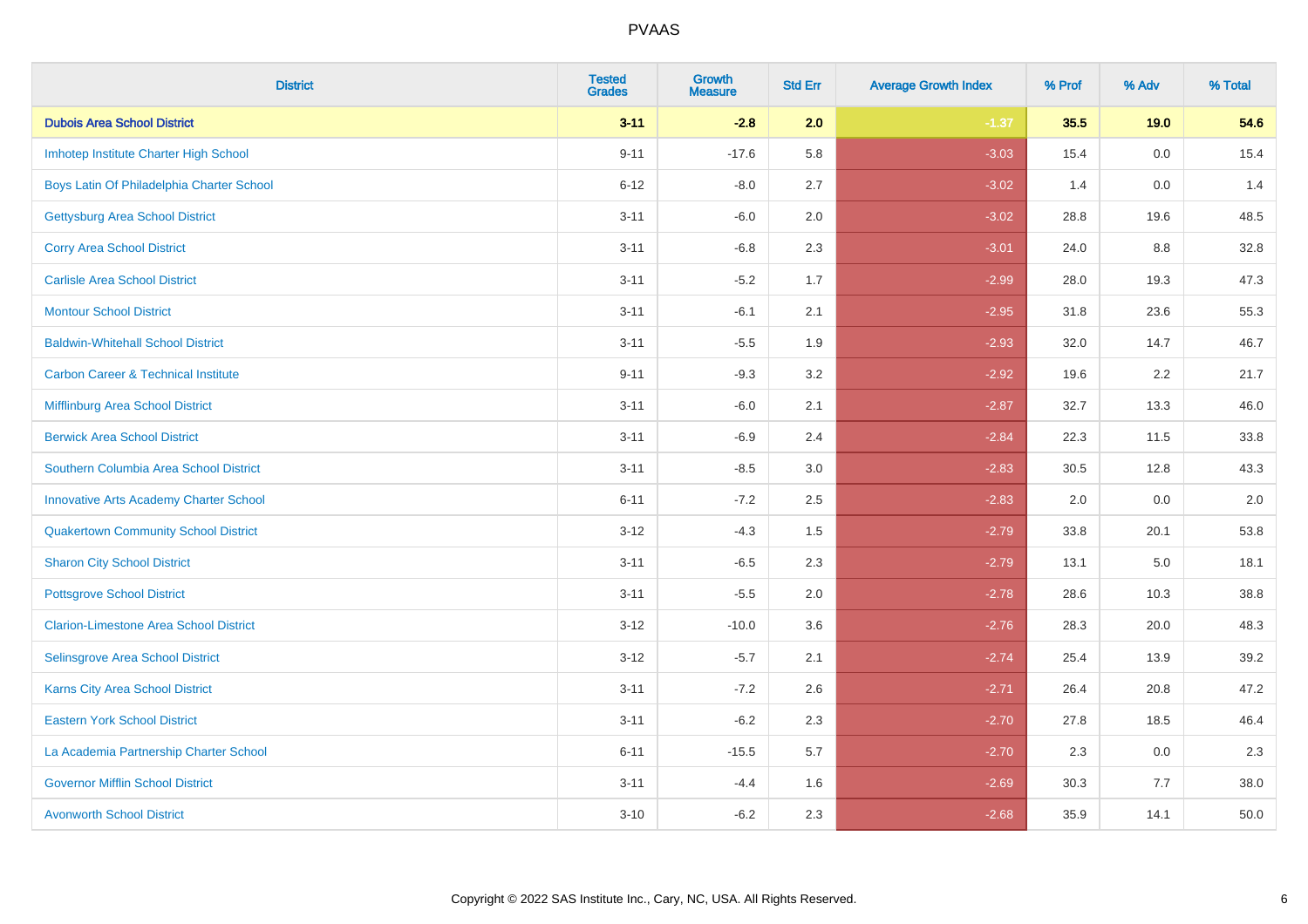| <b>District</b>                               | <b>Tested</b><br><b>Grades</b> | <b>Growth</b><br><b>Measure</b> | <b>Std Err</b> | <b>Average Growth Index</b> | % Prof | % Adv | % Total |
|-----------------------------------------------|--------------------------------|---------------------------------|----------------|-----------------------------|--------|-------|---------|
| <b>Dubois Area School District</b>            | $3 - 11$                       | $-2.8$                          | 2.0            | $-1.37$                     | 35.5   | 19.0  | 54.6    |
| <b>Lawrence County CTC</b>                    | $10 - 11$                      | $-9.8$                          | 3.7            | $-2.68$                     | 7.3    | 0.0   | $7.3$   |
| <b>Blairsville-Saltsburg School District</b>  | $3 - 11$                       | $-7.5$                          | 2.8            | $-2.67$                     | 20.1   | 8.2   | 28.3    |
| <b>Connellsville Area School District</b>     | $3 - 11$                       | $-5.3$                          | 2.0            | $-2.67$                     | 24.2   | 5.0   | 29.1    |
| <b>Turkeyfoot Valley Area School District</b> | $3 - 12$                       | $-15.4$                         | 5.8            | $-2.66$                     | 3.8    | 3.8   | 7.6     |
| <b>Richland School District</b>               | $3 - 11$                       | $-6.9$                          | 2.6            | $-2.63$                     | 40.1   | 20.9  | 61.0    |
| <b>Bethel Park School District</b>            | $3 - 11$                       | $-4.4$                          | 1.7            | $-2.62$                     | 40.1   | 27.3  | 67.4    |
| <b>Union City Area School District</b>        | $3 - 12$                       | $-8.7$                          | 3.3            | $-2.59$                     | 29.7   | 10.9  | 40.6    |
| <b>Greater Nanticoke Area School District</b> | $3 - 12$                       | $-6.8$                          | 2.6            | $-2.58$                     | 15.2   | 8.9   | 24.1    |
| Catasauqua Area School District               | $3 - 12$                       | $-7.3$                          | 2.8            | $-2.58$                     | 27.1   | 11.2  | 38.3    |
| <b>Antietam School District</b>               | $3 - 10$                       | $-9.5$                          | 3.7            | $-2.57$                     | 20.9   | 1.5   | 22.4    |
| Columbia-Montour AVTS                         | $9 - 10$                       | $-7.1$                          | 2.8            | $-2.52$                     | 19.5   | 3.2   | 22.7    |
| Perseus House Charter School Of Excellence    | $6 - 11$                       | $-6.4$                          | 2.6            | $-2.50$                     | 0.9    | 0.0   | 0.9     |
| Pocono Mountain School District               | $3 - 12$                       | $-4.3$                          | 1.8            | $-2.43$                     | 35.5   | 17.1  | 52.6    |
| <b>Forbes Road School District</b>            | $3 - 11$                       | $-11.5$                         | 4.7            | $-2.43$                     | 23.1   | 10.3  | 33.3    |
| <b>Redbank Valley School District</b>         | $3 - 11$                       | $-7.5$                          | 3.1            | $-2.41$                     | 12.4   | 10.6  | 23.1    |
| <b>Wyoming Valley West School District</b>    | $3 - 11$                       | $-5.5$                          | 2.3            | $-2.38$                     | 22.2   | 9.2   | 31.4    |
| Mount Pleasant Area School District           | $3 - 11$                       | $-5.4$                          | 2.3            | $-2.37$                     | 33.3   | 8.7   | 42.0    |
| <b>Pottsville Area School District</b>        | $3 - 12$                       | $-4.9$                          | 2.1            | $-2.36$                     | 21.8   | 7.9   | 29.6    |
| Octorara Area School District                 | $3 - 11$                       | $-7.5$                          | 3.2            | $-2.35$                     | 26.1   | 17.0  | 43.2    |
| <b>City CHS</b>                               | $10 - 11$                      | $-5.6$                          | 2.4            | $-2.34$                     | 15.9   | 1.5   | 17.4    |
| <b>Jamestown Area School District</b>         | $3 - 11$                       | $-9.5$                          | 4.1            | $-2.33$                     | 41.5   | 4.9   | 46.3    |
| <b>Riverside School District</b>              | $3 - 11$                       | $-6.2$                          | 2.7            | $-2.33$                     | 20.8   | 17.0  | 37.7    |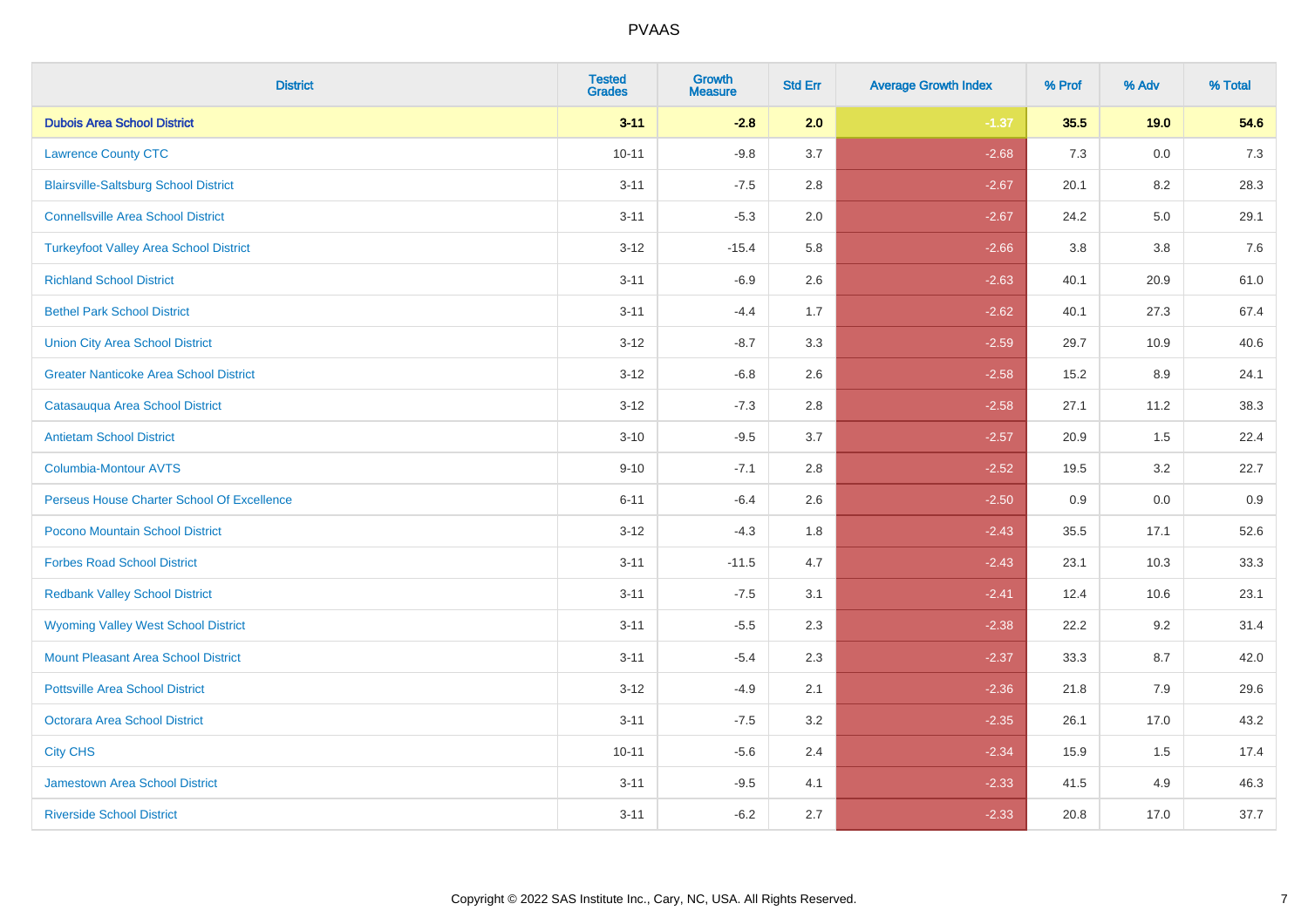| <b>District</b>                                                       | <b>Tested</b><br><b>Grades</b> | <b>Growth</b><br><b>Measure</b> | <b>Std Err</b> | <b>Average Growth Index</b> | % Prof | % Adv | % Total |
|-----------------------------------------------------------------------|--------------------------------|---------------------------------|----------------|-----------------------------|--------|-------|---------|
| <b>Dubois Area School District</b>                                    | $3 - 11$                       | $-2.8$                          | 2.0            | $-1.37$                     | 35.5   | 19.0  | 54.6    |
| <b>Commodore Perry School District</b>                                | $3 - 11$                       | $-10.4$                         | 4.5            | $-2.30$                     | 29.4   | 5.9   | 35.3    |
| <b>Carmichaels Area School District</b>                               | $3 - 10$                       | $-7.0$                          | 3.1            | $-2.30$                     | 17.8   | 9.6   | 27.4    |
| <b>Susquenita School District</b>                                     | $3 - 11$                       | $-5.9$                          | 2.6            | $-2.28$                     | 30.6   | 13.9  | 44.4    |
| <b>Achievement House Charter School</b>                               | $7 - 11$                       | $-8.2$                          | 3.6            | $-2.28$                     | 16.7   | 2.8   | 19.4    |
| <b>Owen J Roberts School District</b>                                 | $3 - 11$                       | $-3.5$                          | 1.5            | $-2.27$                     | 36.8   | 24.4  | 61.2    |
| <b>Yough School District</b>                                          | $3 - 10$                       | $-6.2$                          | 2.7            | $-2.27$                     | 28.9   | 8.8   | 37.7    |
| <b>Elizabeth Forward School District</b>                              | $3 - 11$                       | $-5.5$                          | 2.5            | $-2.25$                     | 32.2   | 12.8  | 45.0    |
| <b>Wyoming Area School District</b>                                   | $3 - 10$                       | $-5.5$                          | 2.5            | $-2.21$                     | 32.0   | 9.6   | 41.6    |
| <b>Western Beaver County School District</b>                          | $3 - 11$                       | $-9.3$                          | 4.2            | $-2.20$                     | 45.1   | 3.9   | 49.0    |
| North Schuylkill School District                                      | $3 - 11$                       | $-4.7$                          | 2.2            | $-2.16$                     | 20.2   | 11.7  | 31.9    |
| <b>Elk Lake School District</b>                                       | $3 - 11$                       | $-6.1$                          | 2.9            | $-2.12$                     | 26.3   | 11.6  | 37.9    |
| <b>West Middlesex Area School District</b>                            | $3 - 10$                       | $-7.4$                          | 3.5            | $-2.11$                     | 32.0   | 9.6   | 41.6    |
| <b>Cambria Heights School District</b>                                | $3 - 10$                       | $-6.2$                          | 2.9            | $-2.11$                     | 25.0   | 13.0  | 38.0    |
| <b>East Allegheny School District</b>                                 | $3 - 11$                       | $-6.4$                          | 3.0            | $-2.11$                     | 21.0   | 7.4   | 28.4    |
| <b>Mastery Charter School - Gratz Campus</b>                          | $7 - 10$                       | $-9.5$                          | 4.6            | $-2.09$                     | 0.0    | 3.4   | 3.4     |
| <b>Wellsboro Area School District</b>                                 | $3 - 11$                       | $-6.3$                          | 3.0            | $-2.08$                     | 24.4   | 13.4  | 37.8    |
| <b>West Greene School District</b>                                    | $3 - 11$                       | $-8.1$                          | 3.9            | $-2.08$                     | 31.0   | 11.9  | 42.9    |
| <b>Boyertown Area School District</b>                                 | $3 - 11$                       | $-2.9$                          | 1.4            | $-2.06$                     | 30.8   | 22.6  | 53.4    |
| <b>Freedom Area School District</b>                                   | $3 - 11$                       | $-6.3$                          | 3.1            | $-2.04$                     | 22.9   | 8.4   | 31.3    |
| <b>Riverside Beaver County School District</b>                        | $3 - 11$                       | $-5.5$                          | 2.7            | $-2.03$                     | 35.8   | 23.2  | 59.0    |
| Preparatory Charter School Of Mathematics, Science, Tech, And Careers | $9 - 10$                       | $-5.1$                          | 2.5            | $-2.03$                     | 6.3    | 1.4   | 7.7     |
| <b>Bristol Borough School District</b>                                | $3 - 12$                       | $-5.9$                          | 2.9            | $-2.00$                     | 27.8   | 3.3   | 31.1    |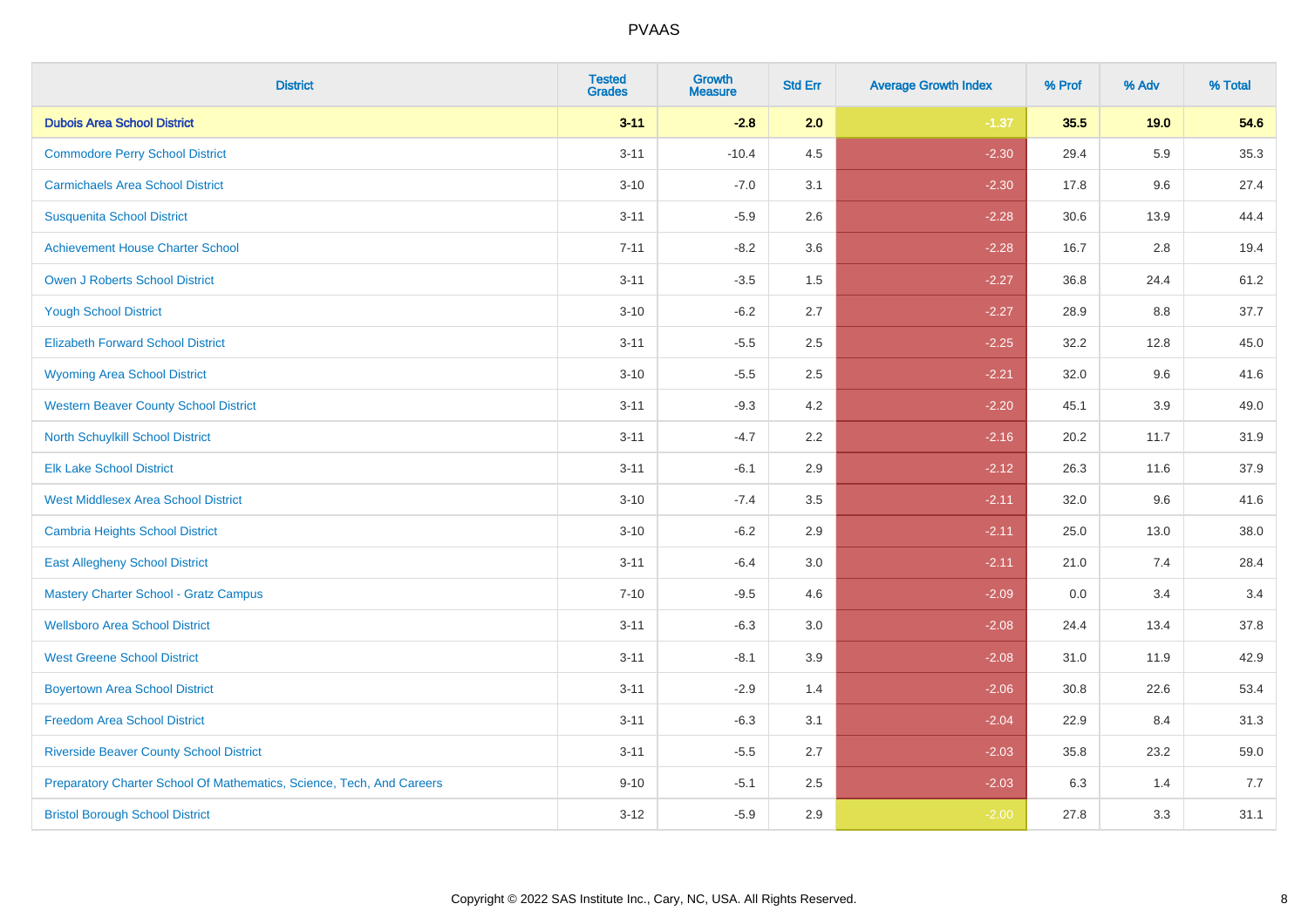| <b>District</b>                                        | <b>Tested</b><br><b>Grades</b> | Growth<br><b>Measure</b> | <b>Std Err</b> | <b>Average Growth Index</b> | % Prof | % Adv | % Total |
|--------------------------------------------------------|--------------------------------|--------------------------|----------------|-----------------------------|--------|-------|---------|
| <b>Dubois Area School District</b>                     | $3 - 11$                       | $-2.8$                   | 2.0            | $-1.37$                     | 35.5   | 19.0  | 54.6    |
| Lincoln Leadership Academy Charter School              | $3 - 12$                       | $-7.4$                   | 3.7            | $-1.99$                     | 6.4    | 2.1   | 8.5     |
| <b>Sto-Rox School District</b>                         | $3 - 10$                       | $-7.0$                   | 3.5            | $-1.99$                     | 3.2    | 0.0   | 3.2     |
| <b>Kiski Area School District</b>                      | $3 - 11$                       | $-4.0$                   | 2.0            | $-1.99$                     | 23.1   | 18.2  | 41.3    |
| <b>Titusville Area School District</b>                 | $3 - 11$                       | $-5.0$                   | 2.5            | $-1.98$                     | 26.5   | 6.8   | 33.3    |
| Lehigh Valley Academy Regional Charter School          | $3 - 11$                       | $-5.9$                   | 3.0            | $-1.98$                     | 20.0   | 7.7   | 27.7    |
| <b>North East School District</b>                      | $3 - 11$                       | $-5.3$                   | 2.7            | $-1.97$                     | 31.7   | 24.8  | 56.4    |
| Schuylkill Haven Area School District                  | $3 - 11$                       | $-5.3$                   | 2.7            | $-1.96$                     | 22.2   | 11.6  | 33.8    |
| <b>Southern Lehigh School District</b>                 | $3 - 11$                       | $-4.1$                   | 2.1            | $-1.94$                     | 39.3   | 28.0  | 67.2    |
| Millersburg Area School District                       | $3 - 11$                       | $-6.6$                   | 3.4            | $-1.92$                     | 24.1   | 10.3  | 34.5    |
| <b>Jenkintown School District</b>                      | $3 - 11$                       | $-7.9$                   | 4.1            | $-1.92$                     | 34.1   | 27.3  | 61.4    |
| <b>Chester Charter Scholars Academy Charter School</b> | $3 - 12$                       | $-6.2$                   | 3.3            | $-1.88$                     | 2.2    | 0.0   | 2.2     |
| Penn Cambria School District                           | $3 - 11$                       | $-4.5$                   | 2.4            | $-1.86$                     | 27.3   | 15.8  | 43.2    |
| <b>Montgomery Area School District</b>                 | $3 - 11$                       | $-5.8$                   | 3.2            | $-1.83$                     | 25.0   | 11.5  | 36.5    |
| <b>West Chester Area School District</b>               | $3 - 11$                       | $-2.1$                   | 1.2            | $-1.83$                     | 36.4   | 23.2  | 59.6    |
| <b>Westinghouse Arts Academy Charter School</b>        | $9 - 10$                       | $-6.0$                   | 3.3            | $-1.81$                     | 20.2   | 8.9   | 29.1    |
| <b>Pleasant Valley School District</b>                 | $3 - 11$                       | $-3.3$                   | 1.8            | $-1.80$                     | 28.5   | 10.4  | 39.0    |
| New Kensington-Arnold School District                  | $3 - 11$                       | $-5.8$                   | 3.2            | $-1.80$                     | 10.8   | 1.2   | 12.0    |
| Renaissance Academy Charter School                     | $3 - 11$                       | $-5.6$                   | 3.1            | $-1.79$                     | 28.4   | 18.5  | 46.9    |
| <b>Oxford Area School District</b>                     | $3 - 11$                       | $-3.1$                   | 1.8            | $-1.77$                     | 27.5   | 14.5  | 42.0    |
| Southern Huntingdon County School District             | $3 - 11$                       | $-5.9$                   | 3.4            | $-1.76$                     | 32.8   | 4.9   | 37.7    |
| <b>Union Area School District</b>                      | $3 - 11$                       | $-6.5$                   | 3.8            | $-1.70$                     | 30.6   | 12.2  | 42.9    |
| <b>Twin Valley School District</b>                     | $3 - 12$                       | $-3.2$                   | 1.9            | $-1.68$                     | 38.8   | 19.8  | 58.6    |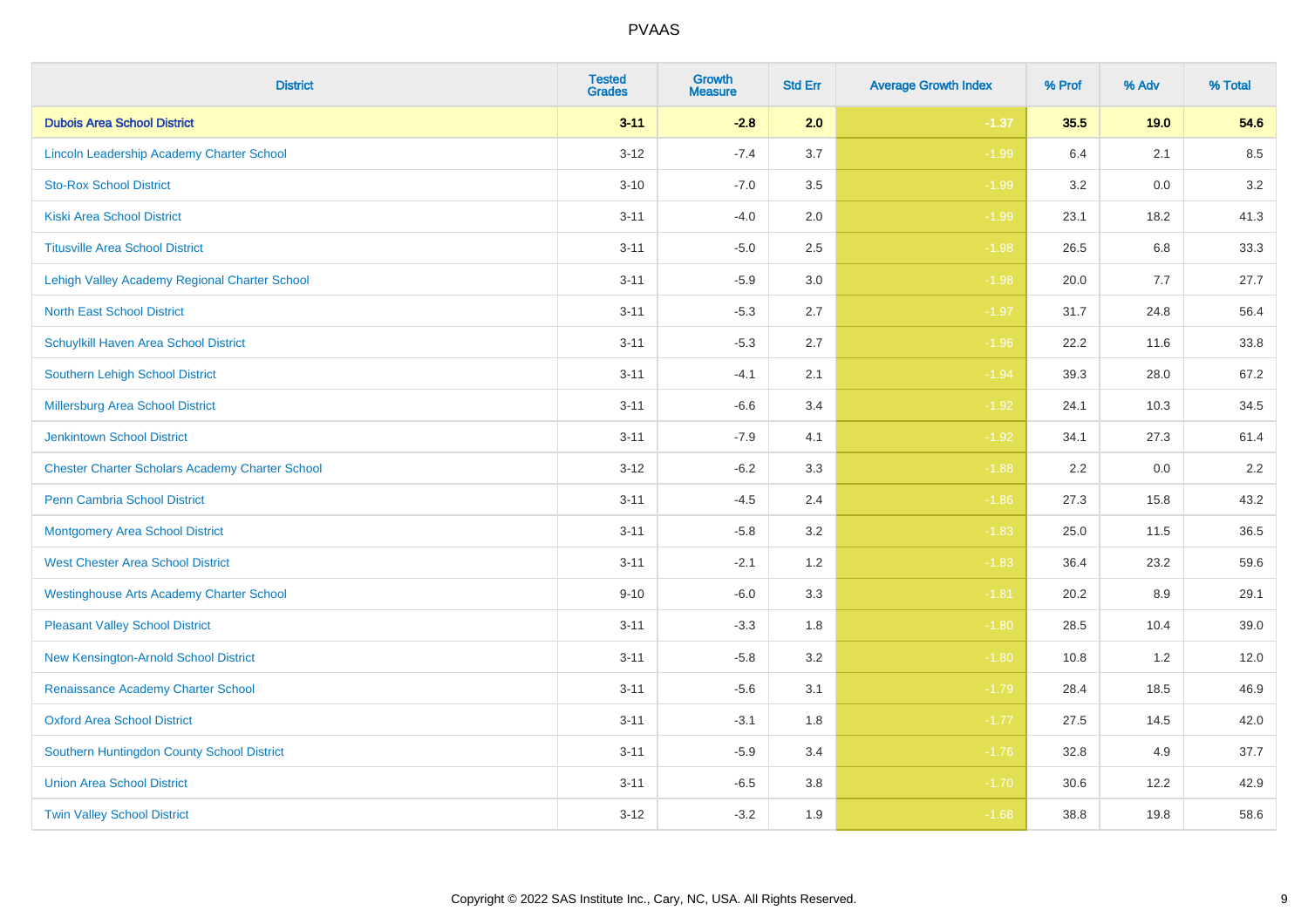| <b>District</b>                                   | <b>Tested</b><br><b>Grades</b> | <b>Growth</b><br><b>Measure</b> | <b>Std Err</b> | <b>Average Growth Index</b> | % Prof | % Adv | % Total |
|---------------------------------------------------|--------------------------------|---------------------------------|----------------|-----------------------------|--------|-------|---------|
| <b>Dubois Area School District</b>                | $3 - 11$                       | $-2.8$                          | 2.0            | $-1.37$                     | 35.5   | 19.0  | 54.6    |
| <b>Dauphin County Technical School</b>            | $9 - 11$                       | $-3.9$                          | 2.3            | $-1.67$                     | 18.3   | 11.1  | 29.3    |
| <b>Environmental Charter School At Frick Park</b> | $3-9$                          | $-6.2$                          | 3.7            | $-1.67$                     | 25.9   | 3.4   | 29.3    |
| <b>Woodland Hills School District</b>             | $3 - 12$                       | $-4.2$                          | 2.5            | $-1.66$                     | 10.1   | 1.4   | 11.5    |
| Hatboro-Horsham School District                   | $3 - 11$                       | $-2.7$                          | 1.6            | $-1.65$                     | 27.9   | 17.9  | 45.8    |
| <b>Steelton-Highspire School District</b>         | $3 - 11$                       | $-5.3$                          | 3.2            | $-1.65$                     | 13.9   | 0.0   | 13.9    |
| <b>Hollidaysburg Area School District</b>         | $3 - 11$                       | $-2.7$                          | 1.6            | $-1.64$                     | 32.6   | 15.2  | 47.8    |
| <b>Laurel Highlands School District</b>           | $3 - 11$                       | $-3.8$                          | 2.3            | $-1.63$                     | 20.9   | 14.6  | 35.4    |
| Insight PA Cyber Charter School                   | $3 - 11$                       | $-9.4$                          | 5.8            | $-1.62$                     | 25.6   | 4.6   | 30.2    |
| <b>Slippery Rock Area School District</b>         | $3 - 11$                       | $-3.8$                          | 2.5            | $-1.56$                     | 30.8   | 21.9  | 52.7    |
| <b>Charleroi School District</b>                  | $3 - 11$                       | $-4.3$                          | 2.7            | $-1.55$                     | 22.2   | 15.9  | 38.1    |
| <b>Shanksville-Stonycreek School District</b>     | $3 - 10$                       | $-8.6$                          | 5.5            | $-1.55$                     | 17.6   | 23.5  | 41.2    |
| <b>Conemaugh Valley School District</b>           | $3 - 12$                       | $-6.3$                          | 4.1            | $-1.54$                     | 23.7   | 5.1   | 28.8    |
| Nazareth Area School District                     | $3 - 11$                       | $-2.5$                          | 1.7            | $-1.53$                     | 29.2   | 24.6  | 53.8    |
| <b>Ridgway Area School District</b>               | $3 - 11$                       | $-6.1$                          | 4.0            | $-1.53$                     | 42.2   | 15.6  | 57.8    |
| <b>Universal Audenried Charter School</b>         | $9 - 11$                       | $-3.8$                          | 2.5            | $-1.53$                     | 3.0    | 0.5   | 3.5     |
| <b>Towanda Area School District</b>               | $3 - 11$                       | $-4.0$                          | 2.6            | $-1.52$                     | 24.8   | 9.9   | 34.8    |
| <b>Crestwood School District</b>                  | $3 - 11$                       | $-3.4$                          | 2.2            | $-1.52$                     | 33.1   | 21.7  | 54.9    |
| <b>Troy Area School District</b>                  | $3 - 10$                       | $-4.7$                          | 3.2            | $-1.46$                     | 22.8   | 16.5  | 39.2    |
| Salisbury-Elk Lick School District                | $3 - 11$                       | $-8.4$                          | 5.8            | $-1.45$                     | 33.3   | 5.6   | 38.9    |
| <b>Greater Johnstown School District</b>          | $3 - 11$                       | $-3.5$                          | 2.4            | $-1.45$                     | 10.3   | 1.3   | 11.5    |
| <b>Rochester Area School District</b>             | $3 - 11$                       | $-5.7$                          | 3.9            | $-1.45$                     | 14.9   | 2.1   | 17.0    |
| <b>Middletown Area School District</b>            | $3 - 11$                       | $-3.4$                          | 2.4            | $-1.44$                     | 34.3   | 15.2  | 49.4    |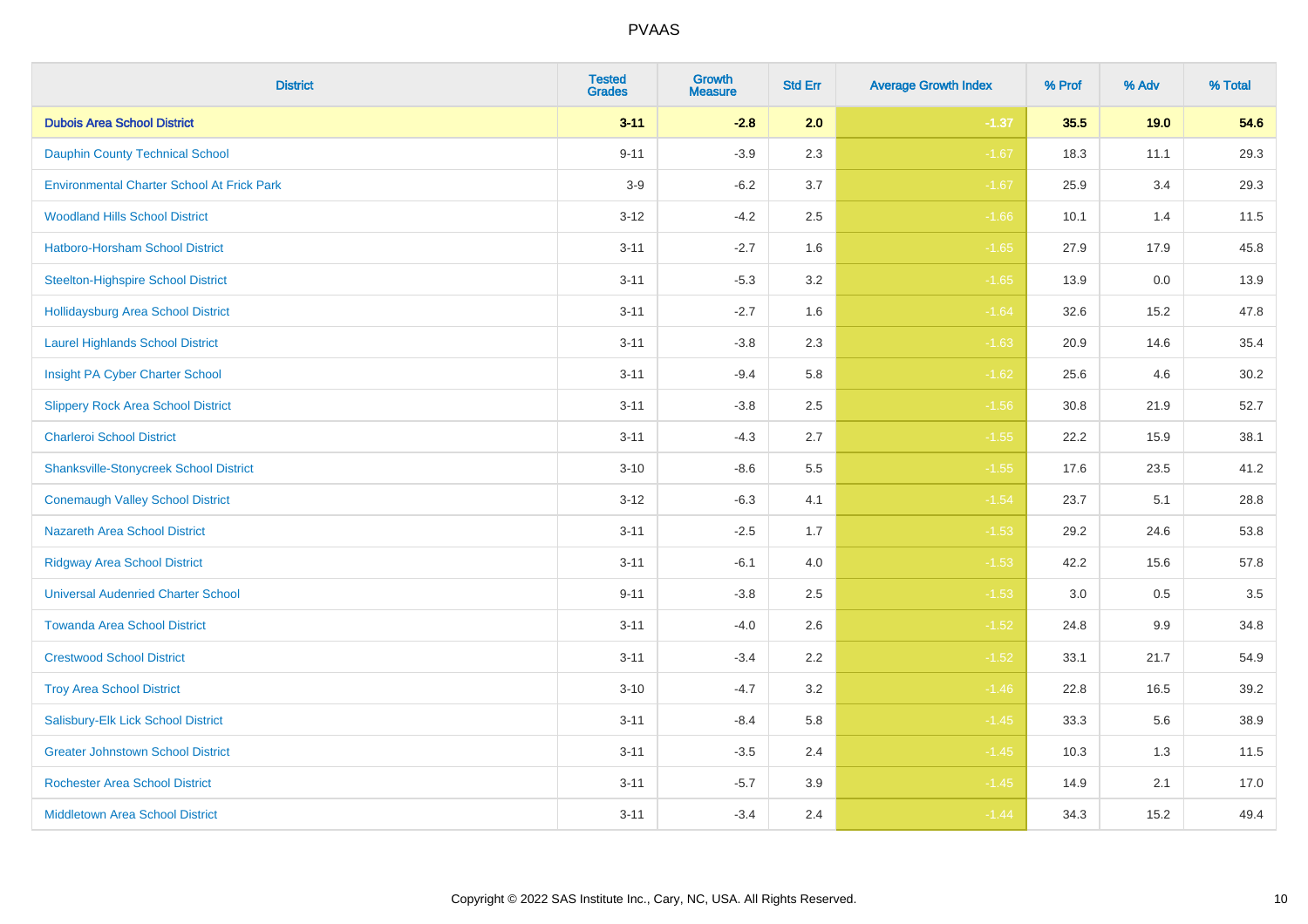| <b>District</b>                                 | <b>Tested</b><br><b>Grades</b> | Growth<br><b>Measure</b> | <b>Std Err</b> | <b>Average Growth Index</b> | % Prof | % Adv   | % Total |
|-------------------------------------------------|--------------------------------|--------------------------|----------------|-----------------------------|--------|---------|---------|
| <b>Dubois Area School District</b>              | $3 - 11$                       | $-2.8$                   | 2.0            | $-1.37$                     | 35.5   | 19.0    | 54.6    |
| <b>Weatherly Area School District</b>           | $3 - 11$                       | $-5.8$                   | 4.0            | $-1.44$                     | 32.1   | 8.9     | 41.1    |
| <b>Franklin Area School District</b>            | $3 - 11$                       | $-3.7$                   | 2.6            | $-1.43$                     | 30.5   | 5.9     | 36.4    |
| <b>Chester-Upland School District</b>           | $3 - 11$                       | $-3.6$                   | 2.6            | $-1.38$                     | 1.6    | $0.0\,$ | 1.6     |
| <b>Dubois Area School District</b>              | $3 - 11$                       | $-2.8$                   | 2.0            | $-1.37$                     | 35.5   | 19.0    | 54.6    |
| <b>Northeast Bradford School District</b>       | $3 - 10$                       | $-5.0$                   | 3.7            | $-1.35$                     | 30.6   | 4.8     | 35.5    |
| Rose Tree Media School District                 | $3 - 10$                       | $-2.8$                   | 2.1            | $-1.33$                     | 35.2   | 29.6    | 64.8    |
| <b>Southern Fulton School District</b>          | $3 - 11$                       | $-5.1$                   | 4.0            | $-1.29$                     | 21.7   | 13.0    | 34.8    |
| <b>Shenandoah Valley School District</b>        | $3 - 11$                       | $-4.5$                   | 3.5            | $-1.29$                     | 14.3   | 0.0     | 14.3    |
| <b>Bucks County Technical High School</b>       | $9 - 10$                       | $-2.9$                   | 2.2            | $-1.29$                     | 27.7   | 10.4    | 38.2    |
| <b>Keystone Education Center Charter School</b> | $3 - 12$                       | $-6.5$                   | 5.1            | $-1.28$                     | 0.0    | 0.0     | $0.0\,$ |
| <b>Springfield Township School District</b>     | $3 - 11$                       | $-3.9$                   | 3.1            | $-1.27$                     | 37.2   | 30.8    | 68.1    |
| <b>Propel Charter School-Homestead</b>          | $3 - 11$                       | $-5.0$                   | 3.9            | $-1.27$                     | 7.3    | 0.0     | 7.3     |
| <b>Millville Area School District</b>           | $3 - 12$                       | $-5.6$                   | 4.4            | $-1.26$                     | 31.4   | 11.4    | 42.9    |
| <b>Cornell School District</b>                  | $3 - 11$                       | $-5.5$                   | 4.6            | $-1.20$                     | 11.3   | 3.2     | 14.5    |
| <b>Susquehanna Community School District</b>    | $3 - 11$                       | $-4.5$                   | 3.8            | $-1.19$                     | 31.9   | 8.8     | 40.7    |
| <b>Shaler Area School District</b>              | $3 - 11$                       | $-2.1$                   | 1.8            | $-1.18$                     | 32.0   | 13.0    | 45.0    |
| <b>Beaver Area School District</b>              | $3 - 10$                       | $-3.0$                   | 2.5            | $-1.16$                     | 25.8   | 27.8    | 53.6    |
| Northwestern Lehigh School District             | $3 - 11$                       | $-2.4$                   | 2.1            | $-1.14$                     | 41.7   | 17.9    | 59.5    |
| Harmony Area School District                    | $3 - 10$                       | $-5.7$                   | 5.0            | $-1.13$                     | 33.3   | 0.0     | 33.3    |
| <b>Moshannon Valley School District</b>         | $3 - 10$                       | $-5.1$                   | 4.6            | $-1.12$                     | 25.0   | 12.5    | 37.5    |
| <b>Cameron County School District</b>           | $3 - 12$                       | $-5.0$                   | 4.4            | $-1.12$                     | 34.9   | 4.8     | 39.7    |
| <b>Mahanoy Area School District</b>             | $3 - 10$                       | $-3.4$                   | 3.1            | $-1.07$                     | 21.4   | 8.6     | 30.0    |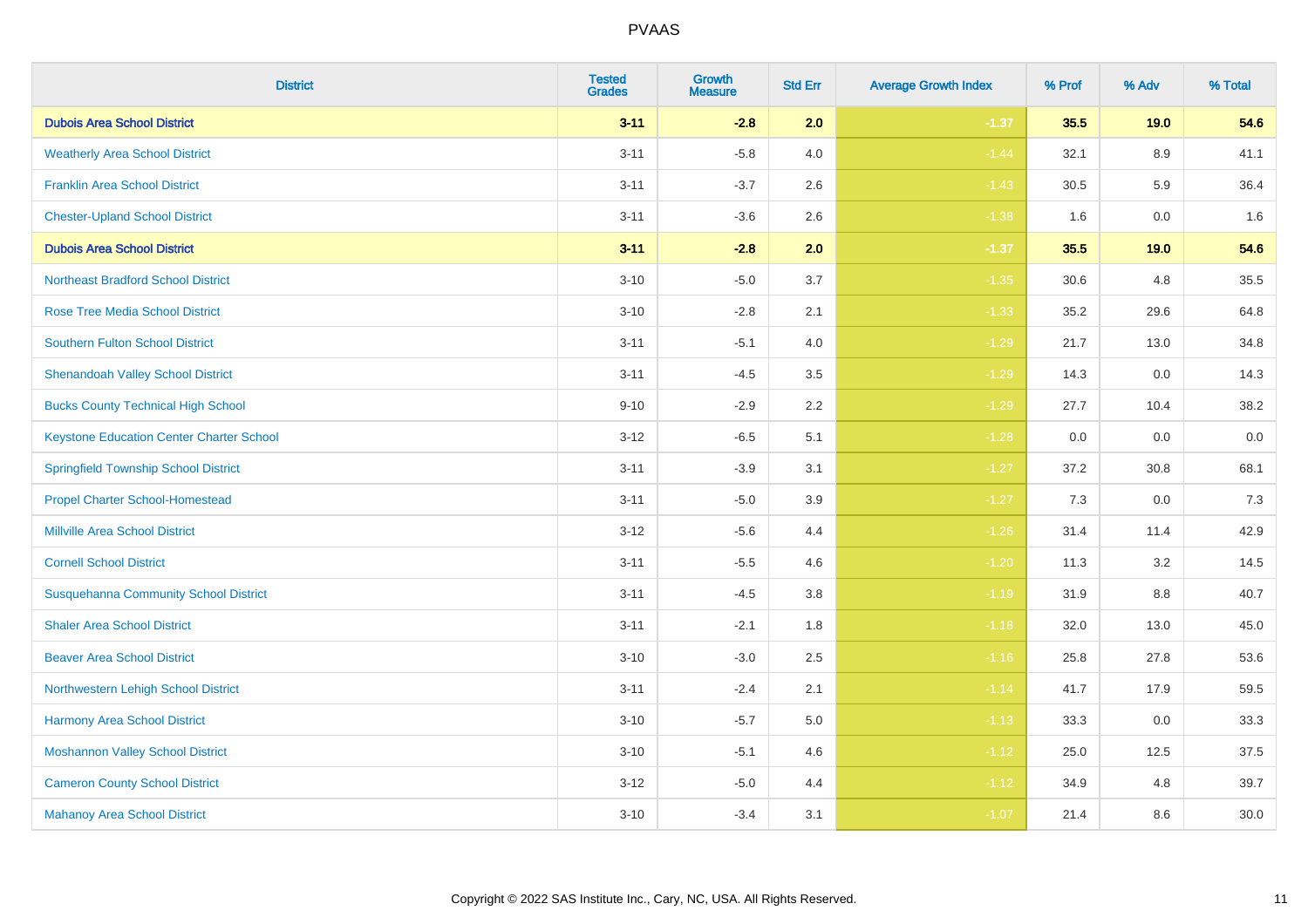| <b>District</b>                             | <b>Tested</b><br><b>Grades</b> | <b>Growth</b><br><b>Measure</b> | <b>Std Err</b> | <b>Average Growth Index</b> | % Prof | % Adv | % Total |
|---------------------------------------------|--------------------------------|---------------------------------|----------------|-----------------------------|--------|-------|---------|
| <b>Dubois Area School District</b>          | $3 - 11$                       | $-2.8$                          | 2.0            | $-1.37$                     | 35.5   | 19.0  | 54.6    |
| <b>Shamokin Area School District</b>        | $3 - 11$                       | $-2.6$                          | 2.5            | $-1.06$                     | 19.6   | 9.8   | 29.3    |
| <b>Sugar Valley Rural Charter School</b>    | $3 - 11$                       | $-3.6$                          | 3.7            | $-0.98$                     | 10.3   | 0.0   | 10.3    |
| <b>Northwest Area School District</b>       | $3 - 10$                       | $-3.2$                          | 3.3            | $-0.97$                     | 30.4   | 13.0  | 43.5    |
| <b>KIPP Dubois Charter School</b>           | $9 - 10$                       | $-3.0$                          | 3.1            | $-0.95$                     | 10.0   | 0.0   | 10.0    |
| <b>Propel Charter School-Montour</b>        | $3 - 10$                       | $-3.4$                          | 3.6            | $-0.93$                     | 7.7    | 0.0   | 7.7     |
| <b>Wyomissing Area School District</b>      | $3 - 12$                       | $-2.4$                          | 2.6            | $-0.92$                     | 25.6   | 28.1  | 53.7    |
| <b>Conneaut School District</b>             | $3 - 12$                       | $-2.3$                          | 2.6            | $-0.91$                     | 27.4   | 9.7   | 37.1    |
| <b>Uniontown Area School District</b>       | $3 - 11$                       | $-2.8$                          | 3.1            | $-0.91$                     | 31.7   | 7.3   | 39.0    |
| <b>Mount Union Area School District</b>     | $3 - 10$                       | $-2.5$                          | $2.8\,$        | $-0.89$                     | 19.8   | 5.8   | 25.6    |
| <b>Reynolds School District</b>             | $3 - 10$                       | $-3.0$                          | 3.5            | $-0.87$                     | 27.3   | 9.1   | 36.4    |
| <b>Carbondale Area School District</b>      | $3 - 10$                       | $-2.8$                          | 3.2            | $-0.87$                     | 27.5   | 2.9   | 30.4    |
| <b>Minersville Area School District</b>     | $3 - 11$                       | $-2.9$                          | 3.4            | $-0.86$                     | 27.4   | 9.7   | 37.1    |
| <b>Northgate School District</b>            | $3 - 11$                       | $-3.0$                          | 3.4            | $-0.85$                     | 35.6   | 6.8   | 42.4    |
| Mastery Charter School - Shoemaker Campus   | $7 - 10$                       | $-2.3$                          | 2.8            | $-0.81$                     | 10.1   | 3.7   | 13.8    |
| Roberto Clemente Charter School             | $3 - 12$                       | $-3.3$                          | 4.1            | $-0.79$                     | 22.7   | 4.6   | 27.3    |
| <b>Bradford Area School District</b>        | $3 - 12$                       | $-1.8$                          | 2.3            | $-0.79$                     | 31.2   | 16.7  | 47.9    |
| Urban Pathways 6-12 Charter School          | $6 - 11$                       | $-4.1$                          | 5.7            | $-0.72$                     | 0.0    | 0.0   | $0.0\,$ |
| <b>Albert Gallatin Area School District</b> | $3 - 11$                       | $-1.7$                          | 2.3            | $-0.72$                     | 31.9   | 20.7  | 52.7    |
| <b>Valley Grove School District</b>         | $3 - 10$                       | $-4.0$                          | 5.5            | $-0.72$                     | 68.4   | 15.8  | 84.2    |
| <b>Norwin School District</b>               | $3 - 11$                       | $-1.1$                          | 1.6            | $-0.70$                     | 37.7   | 27.6  | 65.2    |
| <b>Tri-Valley School District</b>           | $3 - 10$                       | $-2.7$                          | 3.9            | $-0.69$                     | 31.0   | 9.5   | 40.5    |
| <b>Monessen City School District</b>        | $3 - 10$                       | $-3.9$                          | 5.6            | $-0.69$                     | 21.0   | 10.5  | 31.6    |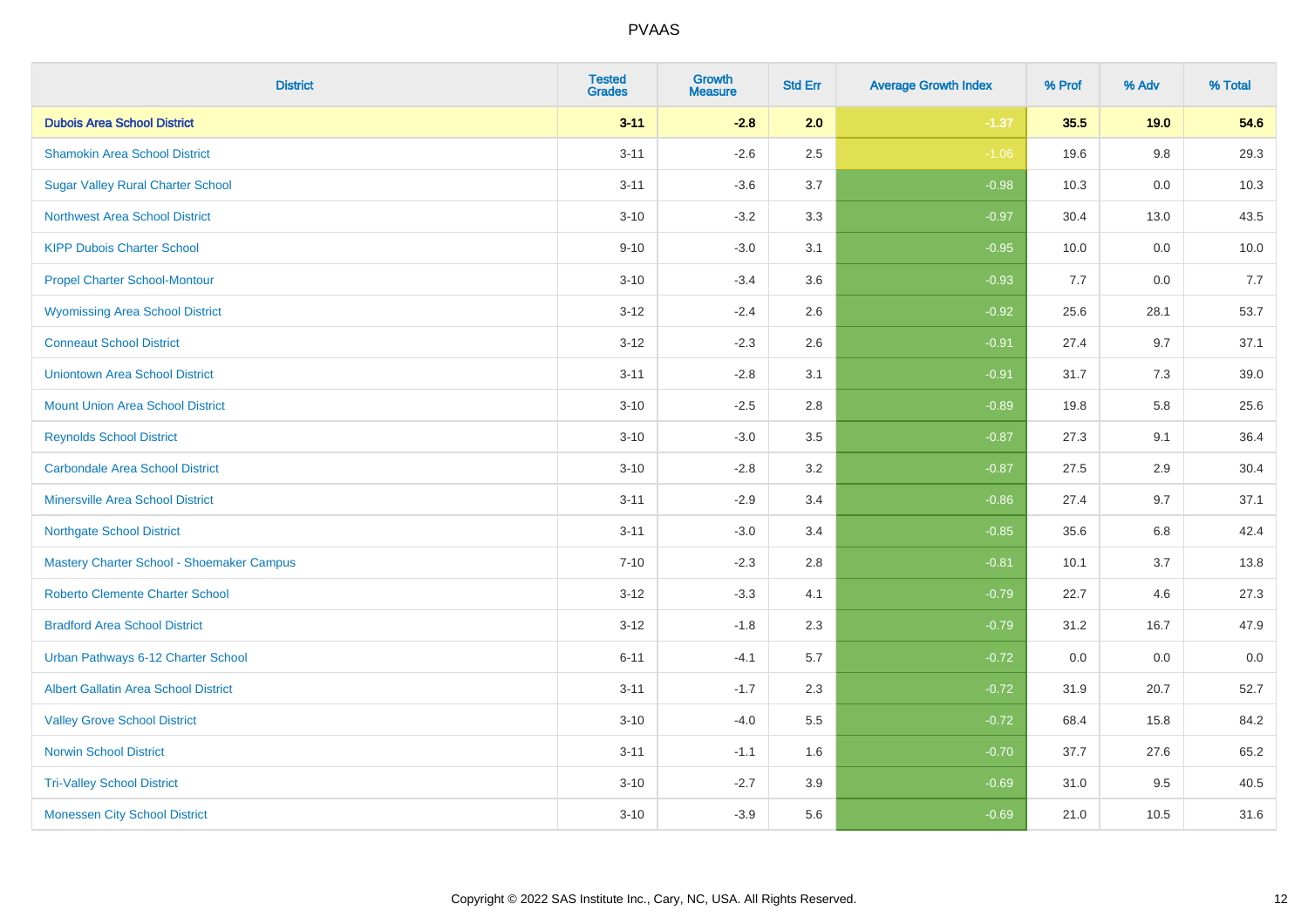| <b>District</b>                                         | <b>Tested</b><br><b>Grades</b> | <b>Growth</b><br><b>Measure</b> | <b>Std Err</b> | <b>Average Growth Index</b> | % Prof | % Adv | % Total |
|---------------------------------------------------------|--------------------------------|---------------------------------|----------------|-----------------------------|--------|-------|---------|
| <b>Dubois Area School District</b>                      | $3 - 11$                       | $-2.8$                          | 2.0            | $-1.37$                     | 35.5   | 19.0  | 54.6    |
| Northern Bedford County School District                 | $3 - 11$                       | $-2.3$                          | 3.3            | $-0.69$                     | 26.2   | 16.9  | 43.1    |
| <b>New Brighton Area School District</b>                | $3 - 11$                       | $-2.1$                          | 3.2            | $-0.65$                     | 31.5   | 11.1  | 42.6    |
| Propel Charter School - Braddock Hills                  | $3 - 11$                       | $-2.1$                          | 3.3            | $-0.63$                     | 4.8    | 3.2   | 8.1     |
| <b>Lebanon School District</b>                          | $3 - 11$                       | $-1.2$                          | 1.9            | $-0.63$                     | 15.2   | 6.4   | 21.6    |
| <b>Carlynton School District</b>                        | $3 - 11$                       | $-2.0$                          | 3.2            | $-0.62$                     | 27.9   | 5.2   | 33.1    |
| <b>Bangor Area School District</b>                      | $3 - 12$                       | $-1.2$                          | 2.0            | $-0.60$                     | 25.8   | 12.7  | 38.5    |
| <b>Exeter Township School District</b>                  | $3 - 11$                       | $-1.0$                          | 1.7            | $-0.58$                     | 27.2   | 15.6  | 42.8    |
| <b>South Eastern School District</b>                    | $3 - 11$                       | $-1.0$                          | 1.8            | $-0.55$                     | 36.4   | 17.1  | 53.5    |
| <b>Highlands School District</b>                        | $3 - 11$                       | $-1.3$                          | 2.3            | $-0.55$                     | 32.6   | 10.5  | 43.0    |
| <b>Penns Manor Area School District</b>                 | $3 - 12$                       | $-1.9$                          | 3.5            | $-0.55$                     | 24.2   | 3.8   | 28.0    |
| Center For Student Learning Charter School At Pennsbury | $6 - 12$                       | $-3.3$                          | 6.0            | $-0.55$                     | 23.1   | 0.0   | 23.1    |
| <b>Susq-Cyber Charter School</b>                        | $9 - 11$                       | $-3.2$                          | 5.8            | $-0.54$                     | 23.8   | 4.8   | 28.6    |
| Southeastern Greene School District                     | $3 - 10$                       | $-2.3$                          | 4.4            | $-0.53$                     | 29.0   | 9.7   | 38.7    |
| <b>Lakeview School District</b>                         | $3 - 11$                       | $-1.9$                          | 3.5            | $-0.53$                     | 41.5   | 12.3  | 53.8    |
| <b>York Academy Regional Charter School</b>             | $3 - 11$                       | $-2.3$                          | 4.4            | $-0.52$                     | 23.5   | 2.0   | 25.5    |
| <b>Allegheny Valley School District</b>                 | $3 - 11$                       | $-1.9$                          | 3.9            | $-0.48$                     | 31.8   | 11.4  | 43.2    |
| <b>Schuylkill Valley School District</b>                | $3 - 11$                       | $-1.0$                          | 2.2            | $-0.47$                     | 29.8   | 20.2  | 50.0    |
| <b>Chichester School District</b>                       | $3 - 11$                       | $-1.8$                          | 4.2            | $-0.44$                     | 40.0   | 14.0  | 54.0    |
| <b>Farrell Area School District</b>                     | $3 - 11$                       | $-1.9$                          | 4.2            | $-0.44$                     | 9.3    | 11.6  | 20.9    |
| <b>Burrell School District</b>                          | $3 - 11$                       | $-1.5$                          | 3.3            | $-0.44$                     | 27.8   | 17.7  | 45.6    |
| <b>Forest Area School District</b>                      | $3 - 11$                       | $-1.8$                          | 4.7            | $-0.37$                     | 18.9   | 15.1  | 34.0    |
| <b>Westmont Hilltop School District</b>                 | $3 - 11$                       | $-1.0$                          | 2.8            | $-0.36$                     | 33.3   | 14.7  | 48.0    |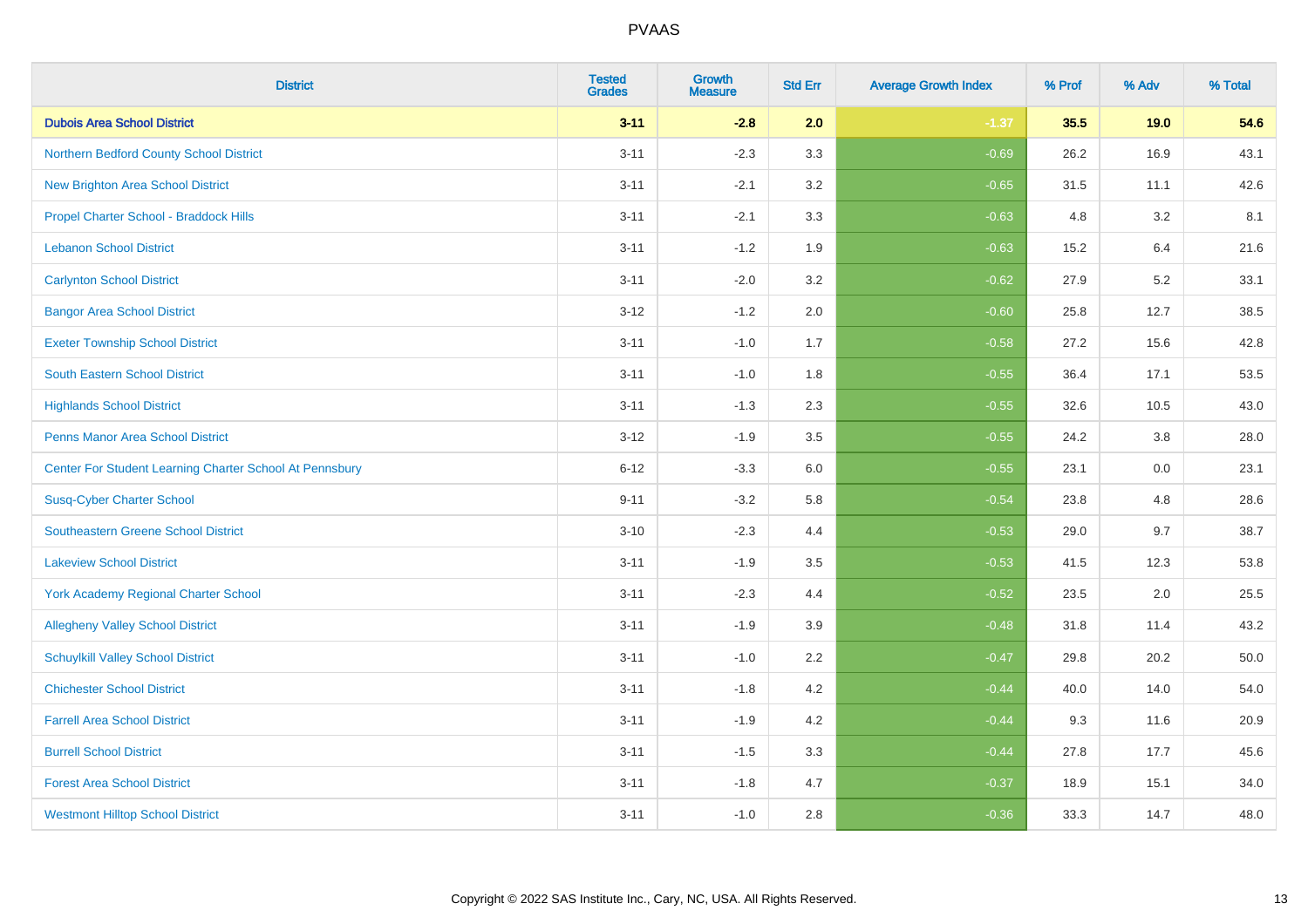| <b>District</b>                             | <b>Tested</b><br><b>Grades</b> | Growth<br><b>Measure</b> | <b>Std Err</b> | <b>Average Growth Index</b> | % Prof | % Adv | % Total |
|---------------------------------------------|--------------------------------|--------------------------|----------------|-----------------------------|--------|-------|---------|
| <b>Dubois Area School District</b>          | $3 - 11$                       | $-2.8$                   | 2.0            | $-1.37$                     | 35.5   | 19.0  | 54.6    |
| <b>Pine Grove Area School District</b>      | $3 - 11$                       | $-1.1$                   | 3.0            | $-0.36$                     | 29.5   | 14.3  | 43.8    |
| <b>Everett Area School District</b>         | $3 - 11$                       | $-1.1$                   | 3.1            | $-0.34$                     | 34.2   | 13.2  | 47.4    |
| <b>MaST Community Charter School</b>        | $3 - 10$                       | $-0.9$                   | 2.5            | $-0.34$                     | 25.0   | 21.6  | 46.6    |
| <b>Clearfield Area School District</b>      | $3 - 10$                       | $-1.3$                   | 3.7            | $-0.34$                     | 43.9   | 24.6  | 68.4    |
| <b>Palmerton Area School District</b>       | $3 - 11$                       | $-0.9$                   | 2.7            | $-0.34$                     | 34.3   | 14.3  | 48.6    |
| <b>Forest City Regional School District</b> | $3 - 12$                       | $-1.2$                   | 3.6            | $-0.33$                     | 26.5   | 8.2   | 34.7    |
| <b>Clairton City School District</b>        | $3 - 11$                       | $-1.6$                   | 5.0            | $-0.32$                     | 3.8    | 0.5   | 4.4     |
| <b>Columbia Borough School District</b>     | $3 - 12$                       | $-1.1$                   | 3.6            | $-0.31$                     | 17.2   | 1.7   | 19.0    |
| Mastery Charter High School-Lenfest Campus  | $7 - 11$                       | $-1.8$                   | 5.8            | $-0.30$                     | 26.3   | 0.0   | 26.3    |
| <b>South Allegheny School District</b>      | $3 - 11$                       | $-0.9$                   | 3.1            | $-0.30$                     | 23.8   | 2.5   | 26.2    |
| Northern Lebanon School District            | $3 - 11$                       | $-0.7$                   | 2.3            | $-0.29$                     | 18.8   | 6.8   | 25.6    |
| <b>Cranberry Area School District</b>       | $3 - 12$                       | $-0.9$                   | 3.1            | $-0.29$                     | 25.5   | 9.7   | 35.2    |
| <b>Ferndale Area School District</b>        | $3 - 10$                       | $-1.1$                   | 4.1            | $-0.27$                     | 21.0   | 7.9   | 29.0    |
| <b>Blacklick Valley School District</b>     | $3 - 11$                       | $-0.9$                   | 3.9            | $-0.23$                     | 7.7    | 7.7   | 15.4    |
| <b>Evergreen Community Charter School</b>   | $6 - 11$                       | $-1.1$                   | 4.7            | $-0.23$                     | 34.6   | 26.9  | 61.5    |
| <b>Claysburg-Kimmel School District</b>     | $3 - 11$                       | $-1.2$                   | 5.2            | $-0.22$                     | 5.0    | 0.0   | $5.0$   |
| <b>Fort Cherry School District</b>          | $3 - 10$                       | $-0.7$                   | 3.1            | $-0.21$                     | 30.6   | 14.1  | 44.7    |
| Jeannette City School District              | $3 - 11$                       | $-0.7$                   | 3.4            | $-0.20$                     | 26.8   | 4.1   | 30.9    |
| South Side Area School District             | $3 - 11$                       | $-0.6$                   | 3.1            | $-0.19$                     | 24.0   | 28.0  | 52.0    |
| <b>Central Greene School District</b>       | $3 - 11$                       | $-0.4$                   | 2.5            | $-0.15$                     | 27.8   | 14.8  | 42.6    |
| <b>Greencastle-Antrim School District</b>   | $3 - 11$                       | $-0.3$                   | 2.0            | $-0.14$                     | 30.9   | 22.2  | 53.1    |
| <b>Portage Area School District</b>         | $3 - 10$                       | $-0.5$                   | 3.3            | $-0.14$                     | 27.0   | 20.6  | 47.6    |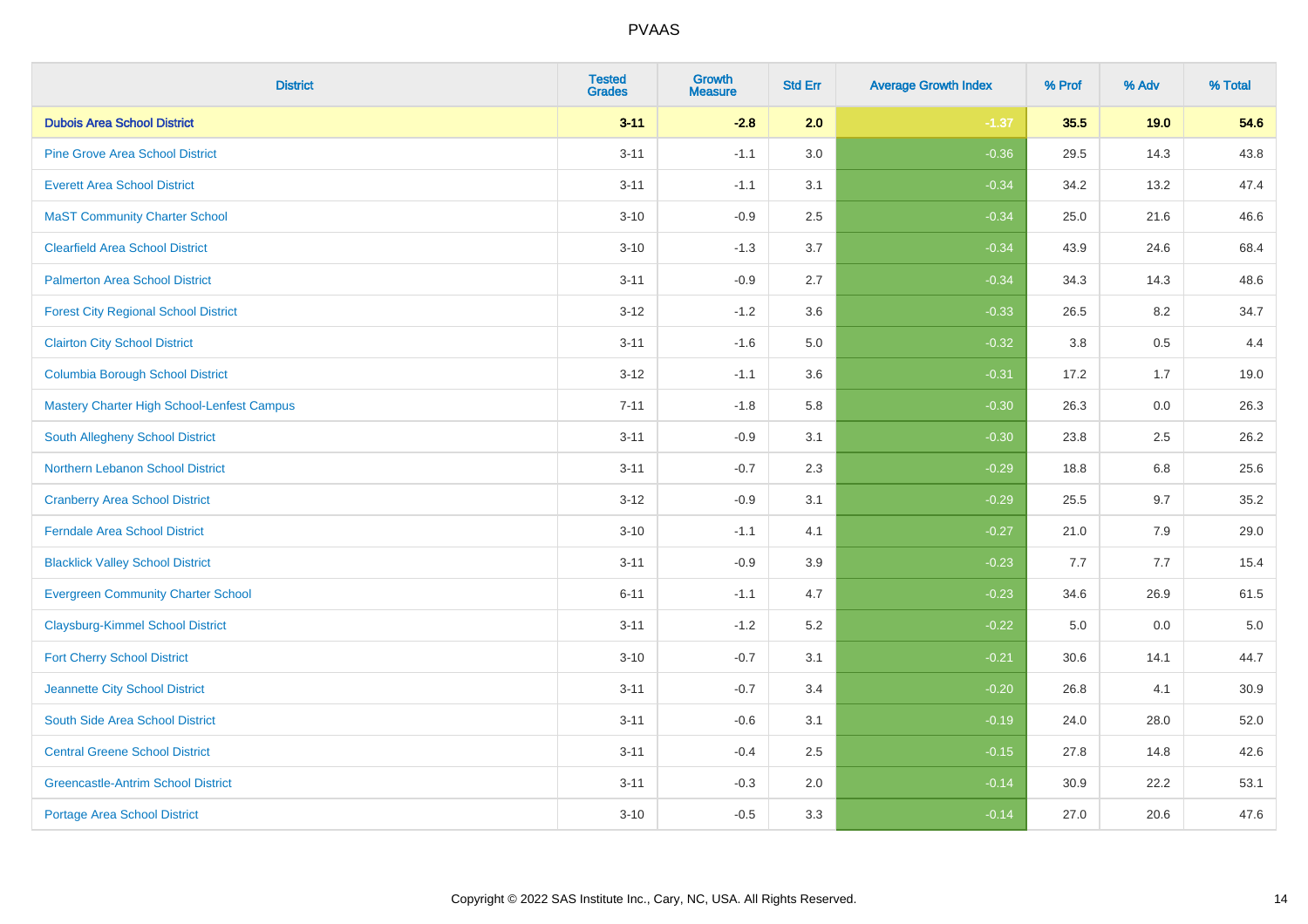| <b>District</b>                                  | <b>Tested</b><br><b>Grades</b> | <b>Growth</b><br><b>Measure</b> | <b>Std Err</b> | <b>Average Growth Index</b> | % Prof | % Adv   | % Total |
|--------------------------------------------------|--------------------------------|---------------------------------|----------------|-----------------------------|--------|---------|---------|
| <b>Dubois Area School District</b>               | $3 - 11$                       | $-2.8$                          | 2.0            | $-1.37$                     | 35.5   | 19.0    | 54.6    |
| <b>Otto-Eldred School District</b>               | $3 - 11$                       | $-0.5$                          | 3.5            | $-0.13$                     | 35.8   | 10.5    | 46.3    |
| <b>Fairfield Area School District</b>            | $3 - 11$                       | $-0.5$                          | 3.6            | $-0.13$                     | 43.9   | 6.1     | 50.0    |
| <b>Wilson Area School District</b>               | $3 - 11$                       | $-0.3$                          | 2.4            | $-0.12$                     | 35.4   | 14.6    | 50.0    |
| <b>Harrisburg City School District</b>           | $3 - 11$                       | $-0.2$                          | 2.0            | $-0.11$                     | 6.0    | 2.0     | 8.0     |
| <b>Brockway Area School District</b>             | $3 - 11$                       | $-0.4$                          | 3.5            | $-0.11$                     | 41.2   | 13.8    | 55.0    |
| Lehigh Career & Technical Institute              | $10 - 12$                      | $-0.7$                          | 6.3            | $-0.11$                     | 36.4   | 4.6     | 40.9    |
| <b>Freeport Area School District</b>             | $3 - 10$                       | $-0.2$                          | 2.1            | $-0.10$                     | 37.4   | 29.8    | 67.2    |
| <b>Northern Cambria School District</b>          | $3 - 11$                       | $-0.3$                          | 3.4            | $-0.09$                     | 26.5   | 1.2     | 27.7    |
| <b>Warren County School District</b>             | $3 - 11$                       | $-0.1$                          | 1.6            | $-0.06$                     | 26.7   | 9.7     | 36.4    |
| Southern Tioga School District                   | $3 - 11$                       | $-0.1$                          | 2.8            | $-0.03$                     | 26.3   | 10.3    | 36.6    |
| <b>Penn Hills School District</b>                | $3 - 11$                       | 0.0                             | 2.4            | 0.02                        | 18.4   | 7.1     | 25.6    |
| Community Academy Of Philadelphia Charter School | $3 - 11$                       | 0.1                             | 2.6            | 0.06                        | 9.7    | $2.6\,$ | 12.4    |
| Altoona Area School District                     | $3 - 12$                       | 0.1                             | 1.5            | 0.07                        | 29.0   | 13.8    | 42.8    |
| <b>Central Columbia School District</b>          | $3 - 12$                       | 0.3                             | 2.3            | 0.12                        | 25.4   | 37.6    | 63.0    |
| <b>Garnet Valley School District</b>             | $3 - 10$                       | 0.2                             | 1.7            | 0.13                        | 34.9   | 26.4    | 61.3    |
| <b>Tidioute Community Charter School</b>         | $3 - 11$                       | 0.8                             | 4.4            | 0.19                        | 18.1   | 6.9     | 25.0    |
| <b>Tulpehocken Area School District</b>          | $3 - 12$                       | 1.0                             | 4.9            | 0.20                        | 11.5   | 23.1    | 34.6    |
| <b>Ridley School District</b>                    | $3 - 12$                       | 0.3                             | 1.6            | 0.21                        | 32.0   | 10.7    | 42.6    |
| Hamburg Area School District                     | $3 - 11$                       | $0.6\,$                         | 2.4            | 0.25                        | 28.0   | 15.5    | 43.6    |
| <b>Shippensburg Area School District</b>         | $3 - 11$                       | 0.5                             | 1.8            | 0.26                        | 23.5   | 22.8    | 46.3    |
| <b>Jersey Shore Area School District</b>         | $3 - 11$                       | 0.7                             | 2.5            | 0.27                        | 39.3   | 13.6    | 52.9    |
| <b>Marion Center Area School District</b>        | $3 - 10$                       | 0.8                             | 2.9            | 0.27                        | 23.3   | 11.1    | 34.4    |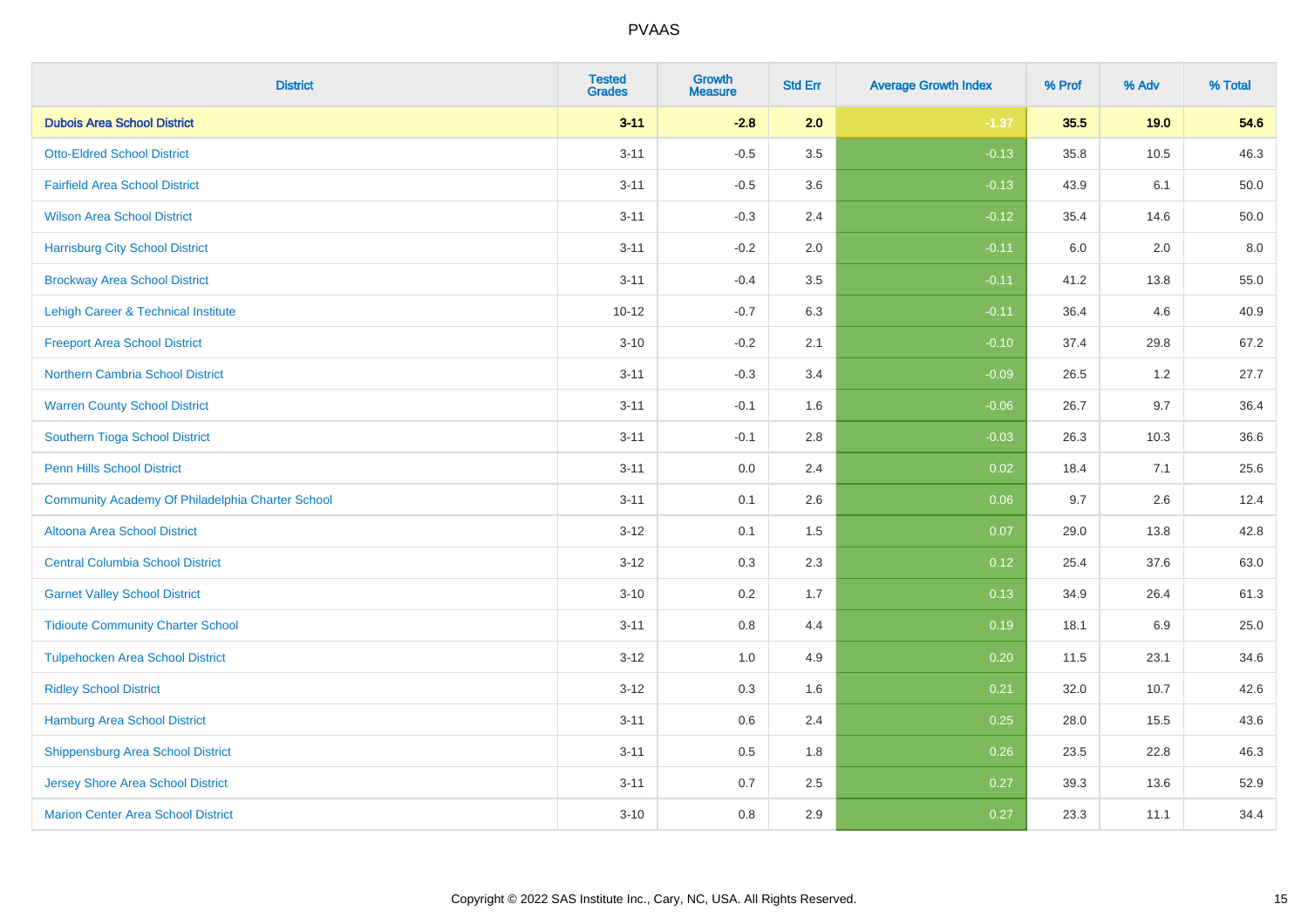| <b>District</b>                                    | <b>Tested</b><br><b>Grades</b> | <b>Growth</b><br><b>Measure</b> | <b>Std Err</b> | <b>Average Growth Index</b> | % Prof | % Adv   | % Total |
|----------------------------------------------------|--------------------------------|---------------------------------|----------------|-----------------------------|--------|---------|---------|
| <b>Dubois Area School District</b>                 | $3 - 11$                       | $-2.8$                          | 2.0            | $-1.37$                     | 35.5   | 19.0    | 54.6    |
| <b>Tech Freire Charter School</b>                  | $9 - 11$                       | 0.7                             | 2.5            | 0.27                        | 3.6    | 0.0     | 3.6     |
| <b>New Foundations Charter School</b>              | $3 - 11$                       | 0.6                             | 2.2            | 0.29                        | 22.4   | 4.0     | 26.4    |
| South Williamsport Area School District            | $3 - 10$                       | 0.9                             | 3.1            | 0.31                        | 38.4   | 11.6    | 50.0    |
| <b>Hopewell Area School District</b>               | $3 - 11$                       | 0.8                             | 2.6            | 0.31                        | 34.5   | 12.4    | 46.9    |
| <b>Wilson School District</b>                      | $3-12$                         | 0.5                             | 1.5            | 0.32                        | 30.4   | 25.5    | 55.9    |
| <b>Avella Area School District</b>                 | $3 - 12$                       | 1.6                             | 4.7            | 0.34                        | 34.8   | $7.2\,$ | 42.0    |
| <b>North Star School District</b>                  | $3 - 11$                       | 1.1                             | 3.3            | 0.34                        | 26.2   | 20.0    | 46.2    |
| <b>Wattsburg Area School District</b>              | $3 - 11$                       | 1.0                             | 2.7            | 0.36                        | 20.4   | 12.4    | 32.7    |
| <b>Upper Adams School District</b>                 | $3 - 11$                       | 0.9                             | 2.5            | 0.37                        | 33.0   | 17.0    | 50.0    |
| Pennsylvania Cyber Charter School                  | $3 - 11$                       | 0.6                             | 1.5            | 0.37                        | 20.8   | 8.1     | 28.9    |
| <b>Reach Cyber Charter School</b>                  | $3 - 11$                       | 1.4                             | 3.6            | 0.40                        | 32.9   | 15.2    | 48.1    |
| <b>Austin Area School District</b>                 | $3 - 11$                       | 2.6                             | 6.0            | 0.43                        | 25.0   | 18.8    | 43.8    |
| <b>Brentwood Borough School District</b>           | $3 - 11$                       | 1.3                             | 3.0            | 0.44                        | 20.2   | 16.0    | 36.2    |
| <b>MaST Community Charter School II</b>            | $3 - 10$                       | 1.4                             | 3.0            | 0.45                        | 16.1   | 4.6     | 20.7    |
| Philadelphia Electrical & Tech Charter High School | $10 - 10$                      | 1.2                             | 2.6            | 0.45                        | 0.9    | 0.0     | 0.9     |
| <b>Annville-Cleona School District</b>             | $3-12$                         | 1.1                             | 2.4            | 0.45                        | 34.8   | 13.6    | 48.5    |
| Daniel Boone Area School District                  | $3-12$                         | 0.9                             | 1.9            | 0.46                        | 28.9   | 22.0    | 51.0    |
| <b>Juniata Valley School District</b>              | $3 - 11$                       | 1.6                             | 3.2            | 0.51                        | 23.1   | 9.4     | 32.5    |
| Shenango Area School District                      | $3 - 11$                       | 1.7                             | 3.2            | 0.52                        | 41.4   | 13.8    | 55.3    |
| <b>Seneca Valley School District</b>               | $3 - 11$                       | 0.8                             | 1.4            | 0.54                        | 40.6   | 25.2    | 65.8    |
| <b>Oley Valley School District</b>                 | $3 - 11$                       | 1.4                             | 2.4            | 0.56                        | 37.4   | 23.9    | 61.4    |
| <b>Upper Moreland Township School District</b>     | $3 - 11$                       | 1.1                             | 2.0            | 0.56                        | 24.8   | 26.6    | 51.3    |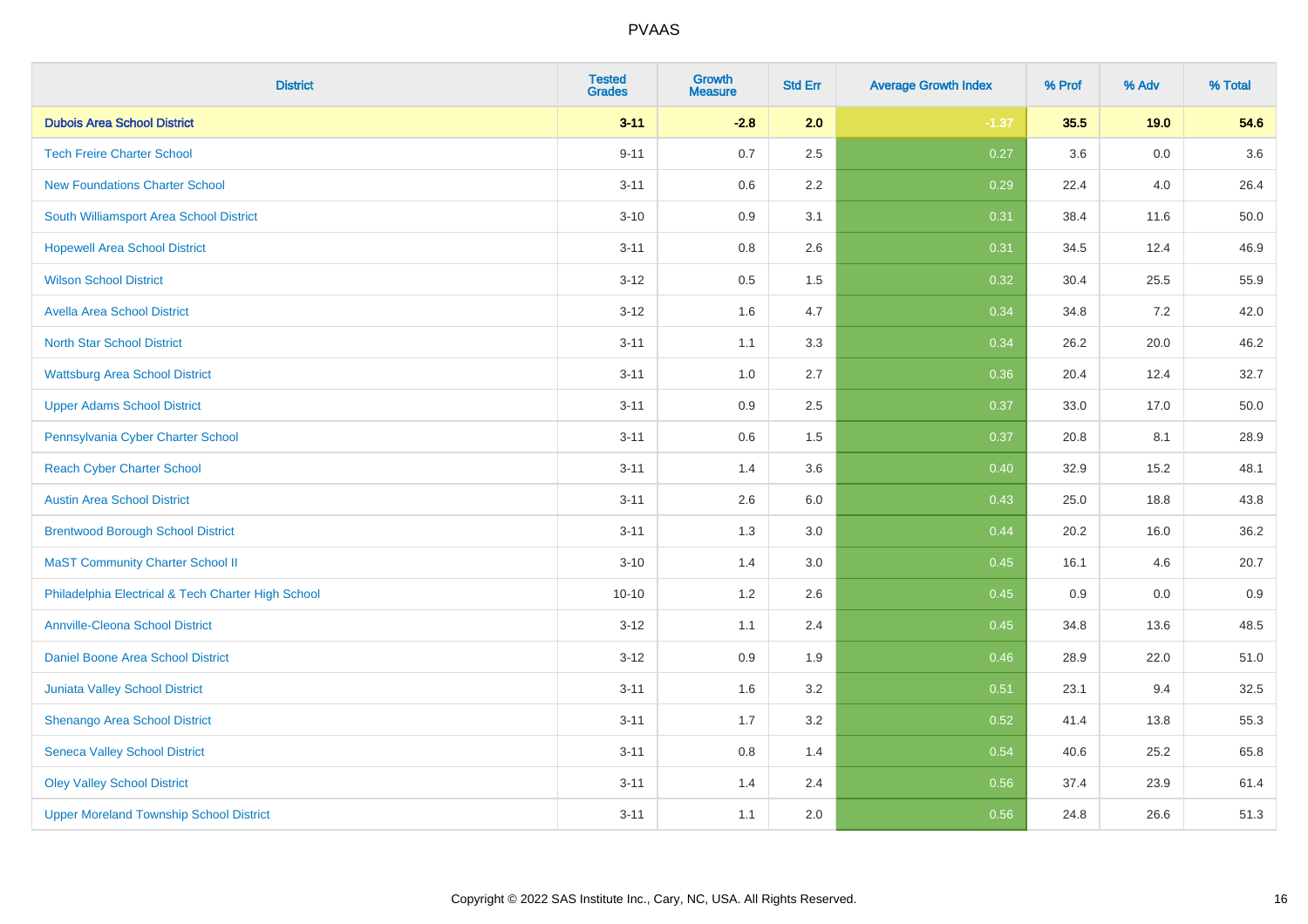| <b>District</b>                             | <b>Tested</b><br><b>Grades</b> | Growth<br><b>Measure</b> | <b>Std Err</b> | <b>Average Growth Index</b> | % Prof | % Adv   | % Total |
|---------------------------------------------|--------------------------------|--------------------------|----------------|-----------------------------|--------|---------|---------|
| <b>Dubois Area School District</b>          | $3 - 11$                       | $-2.8$                   | 2.0            | $-1.37$                     | 35.5   | 19.0    | 54.6    |
| <b>Abington School District</b>             | $3 - 10$                       | 0.9                      | 1.6            | 0.57                        | 29.7   | 28.7    | 58.4    |
| <b>Sullivan County School District</b>      | $3 - 10$                       | 2.5                      | 4.3            | 0.58                        | 43.6   | 7.7     | 51.3    |
| <b>Bethlehem-Center School District</b>     | $3 - 10$                       | 2.1                      | 3.5            | 0.59                        | 32.3   | 4.6     | 36.9    |
| <b>Bensalem Township School District</b>    | $3 - 11$                       | 1.0                      | 1.6            | 0.63                        | 24.3   | 10.7    | 34.9    |
| <b>Belmont Charter School</b>               | $3 - 10$                       | 2.2                      | 3.4            | 0.64                        | 5.3    | 1.8     | 7.0     |
| Mastery Charter School - Pickett Campus     | $6 - 10$                       | 2.7                      | 4.2            | 0.65                        | 20.6   | $0.0\,$ | 20.6    |
| <b>Union School District</b>                | $3 - 12$                       | 2.5                      | 3.7            | 0.69                        | 17.9   | 10.4    | 28.4    |
| <b>Springfield School District</b>          | $3 - 11$                       | 1.2                      | 1.7            | 0.69                        | 31.8   | 25.2    | 56.9    |
| <b>Williams Valley School District</b>      | $3 - 11$                       | 2.6                      | 3.7            | 0.69                        | 17.0   | 5.1     | 22.0    |
| <b>Mercer Area School District</b>          | $3 - 11$                       | 2.2                      | 3.1            | 0.70                        | 24.4   | 11.8    | 36.2    |
| <b>Forest Hills School District</b>         | $3 - 11$                       | 1.8                      | 2.5            | 0.71                        | 28.8   | 10.3    | 39.1    |
| <b>Tunkhannock Area School District</b>     | $3 - 11$                       | 1.4                      | 2.0            | 0.71                        | 29.8   | 18.1    | 47.9    |
| <b>School Lane Charter School</b>           | $3 - 11$                       | 2.6                      | 3.6            | 0.72                        | 23.1   | 18.7    | 41.8    |
| <b>Lewisburg Area School District</b>       | $3 - 11$                       | 1.7                      | 2.4            | 0.72                        | 35.9   | 35.9    | 71.8    |
| <b>Penn-Delco School District</b>           | $3 - 11$                       | 1.3                      | 1.8            | 0.75                        | 26.5   | 12.6    | 39.1    |
| <b>North Clarion County School District</b> | $3 - 12$                       | 3.4                      | 4.1            | 0.83                        | 45.0   | 18.8    | 63.8    |
| <b>Moon Area School District</b>            | $3 - 11$                       | 1.5                      | 1.8            | 0.86                        | 34.5   | 25.5    | 60.0    |
| <b>Blackhawk School District</b>            | $3 - 11$                       | 2.0                      | 2.3            | 0.87                        | 34.6   | 20.7    | 55.3    |
| Aspira Bilingual Cyber Charter School       | $3 - 11$                       | 5.1                      | 5.8            | 0.87                        | 4.8    | 0.0     | 4.8     |
| Hope For Hyndman Charter School             | $3 - 11$                       | 5.1                      | 5.8            | 0.88                        | 14.3   | 7.1     | 21.4    |
| <b>Pottstown School District</b>            | $3 - 12$                       | 2.0                      | 2.2            | 0.88                        | 19.4   | 6.2     | 25.6    |
| <b>Clarion Area School District</b>         | $3 - 11$                       | 3.2                      | 3.7            | 0.88                        | 31.7   | 13.3    | 45.0    |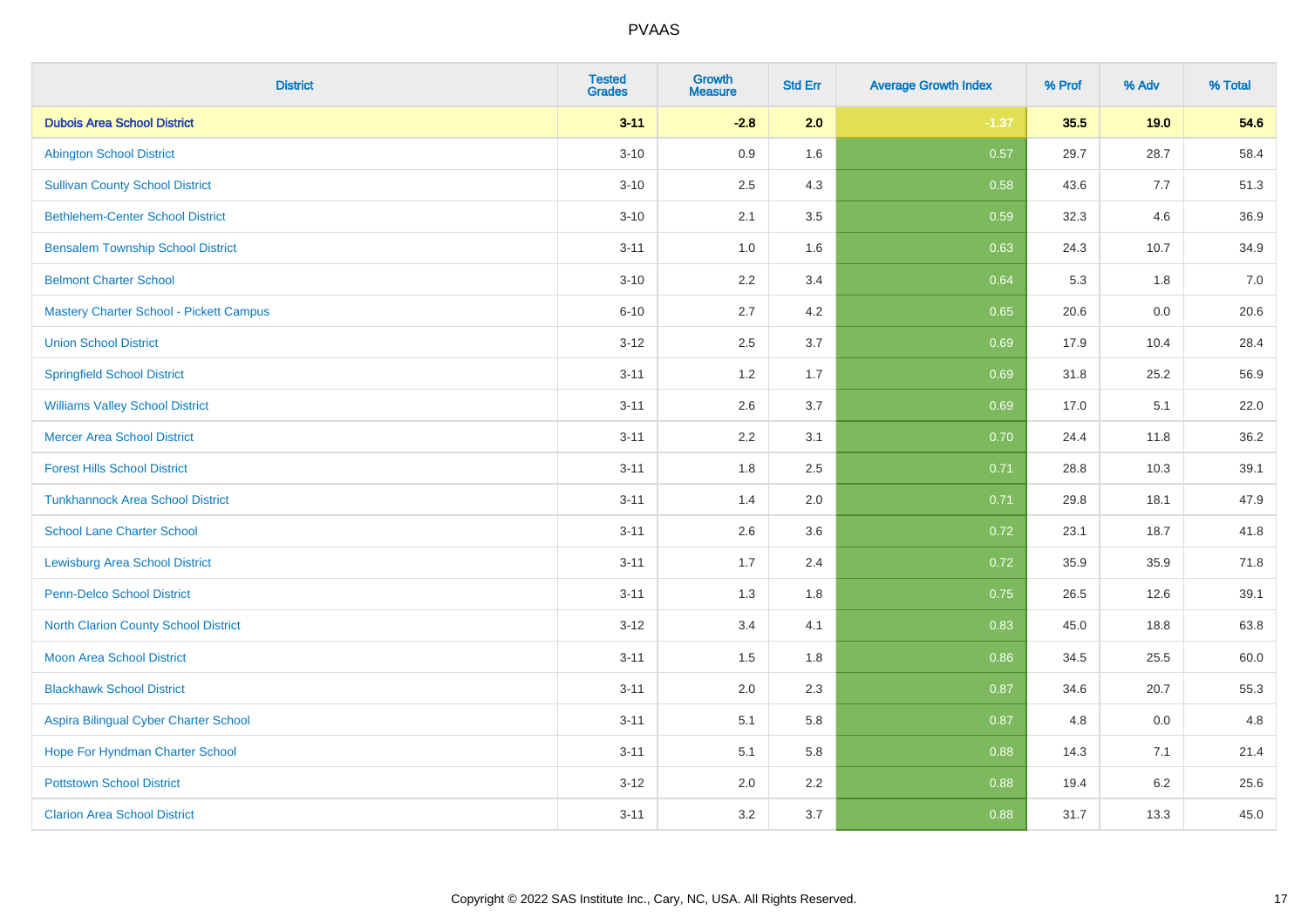| <b>District</b>                                 | <b>Tested</b><br><b>Grades</b> | <b>Growth</b><br><b>Measure</b> | <b>Std Err</b> | <b>Average Growth Index</b> | % Prof  | % Adv | % Total |
|-------------------------------------------------|--------------------------------|---------------------------------|----------------|-----------------------------|---------|-------|---------|
| <b>Dubois Area School District</b>              | $3 - 11$                       | $-2.8$                          | 2.0            | $-1.37$                     | 35.5    | 19.0  | 54.6    |
| <b>Eastern Lancaster County School District</b> | $3 - 12$                       | 2.9                             | 3.2            | 0.91                        | 35.2    | 36.4  | 71.6    |
| <b>Centennial School District</b>               | $3 - 10$                       | 1.5                             | 1.5            | 0.98                        | 23.6    | 12.4  | 36.0    |
| West Jefferson Hills School District            | $3 - 11$                       | 1.9                             | 1.9            | 0.99                        | 34.8    | 27.3  | 62.1    |
| <b>Galeton Area School District</b>             | $3 - 11$                       | 5.4                             | 5.4            | 1.01                        | 33.3    | 22.2  | 55.6    |
| Esperanza Academy Charter School                | $4 - 11$                       | 2.1                             | 2.1            | 1.01                        | 14.2    | 3.6   | 17.8    |
| <b>Brownsville Area School District</b>         | $3 - 12$                       | 3.9                             | 3.8            | 1.04                        | 22.0    | 8.5   | 30.5    |
| <b>Sharpsville Area School District</b>         | $3 - 11$                       | 3.8                             | 3.7            | 1.04                        | 41.1    | 23.2  | 64.3    |
| <b>Bermudian Springs School District</b>        | $3 - 11$                       | 2.5                             | 2.4            | 1.05                        | 31.8    | 23.5  | 55.3    |
| <b>Haverford Township School District</b>       | $3 - 11$                       | 1.4                             | 1.4            | 1.05                        | 36.7    | 26.3  | 63.0    |
| <b>Athens Area School District</b>              | $3 - 11$                       | 2.6                             | 2.3            | 1.11                        | 34.9    | 12.3  | 47.3    |
| <b>Southeast Delco School District</b>          | $3 - 10$                       | 3.9                             | 3.5            | 1.12                        | 18.6    | 3.4   | 22.0    |
| Esperanza Cyber Charter School                  | $3 - 11$                       | 7.1                             | 6.1            | 1.15                        | $8.8\,$ | 2.9   | 11.8    |
| People For People Charter School                | $3 - 12$                       | 6.4                             | 5.6            | 1.15                        | 2.4     | 0.0   | 2.4     |
| <b>Newport School District</b>                  | $3-12$                         | $3.8\,$                         | 3.3            | 1.17                        | 38.8    | 10.4  | 49.2    |
| <b>Solanco School District</b>                  | $3 - 11$                       | 2.2                             | 1.8            | 1.18                        | 27.2    | 15.0  | 42.3    |
| <b>Upper Dublin School District</b>             | $3 - 12$                       | 2.1                             | 1.8            | 1.19                        | 34.7    | 30.0  | 64.7    |
| <b>Bellwood-Antis School District</b>           | $3 - 10$                       | 3.5                             | 2.8            | 1.24                        | 40.9    | 19.4  | 60.2    |
| <b>Bloomsburg Area School District</b>          | $3 - 10$                       | 4.3                             | 3.4            | 1.26                        | 36.5    | 20.6  | 57.1    |
| Johnsonburg Area School District                | $3 - 11$                       | 5.0                             | 3.9            | $1.27$                      | 35.5    | 11.8  | 47.4    |
| <b>Purchase Line School District</b>            | $3 - 12$                       | 4.3                             | 3.3            | 1.30                        | 32.3    | 9.0   | 41.4    |
| Pennsylvania Virtual Charter School             | $3 - 11$                       | 4.4                             | 3.4            | 1.31                        | 29.8    | 21.2  | 51.0    |
| <b>Ringgold School District</b>                 | $3 - 11$                       | 2.9                             | 2.2            | 1.32                        | 23.8    | 13.3  | 37.1    |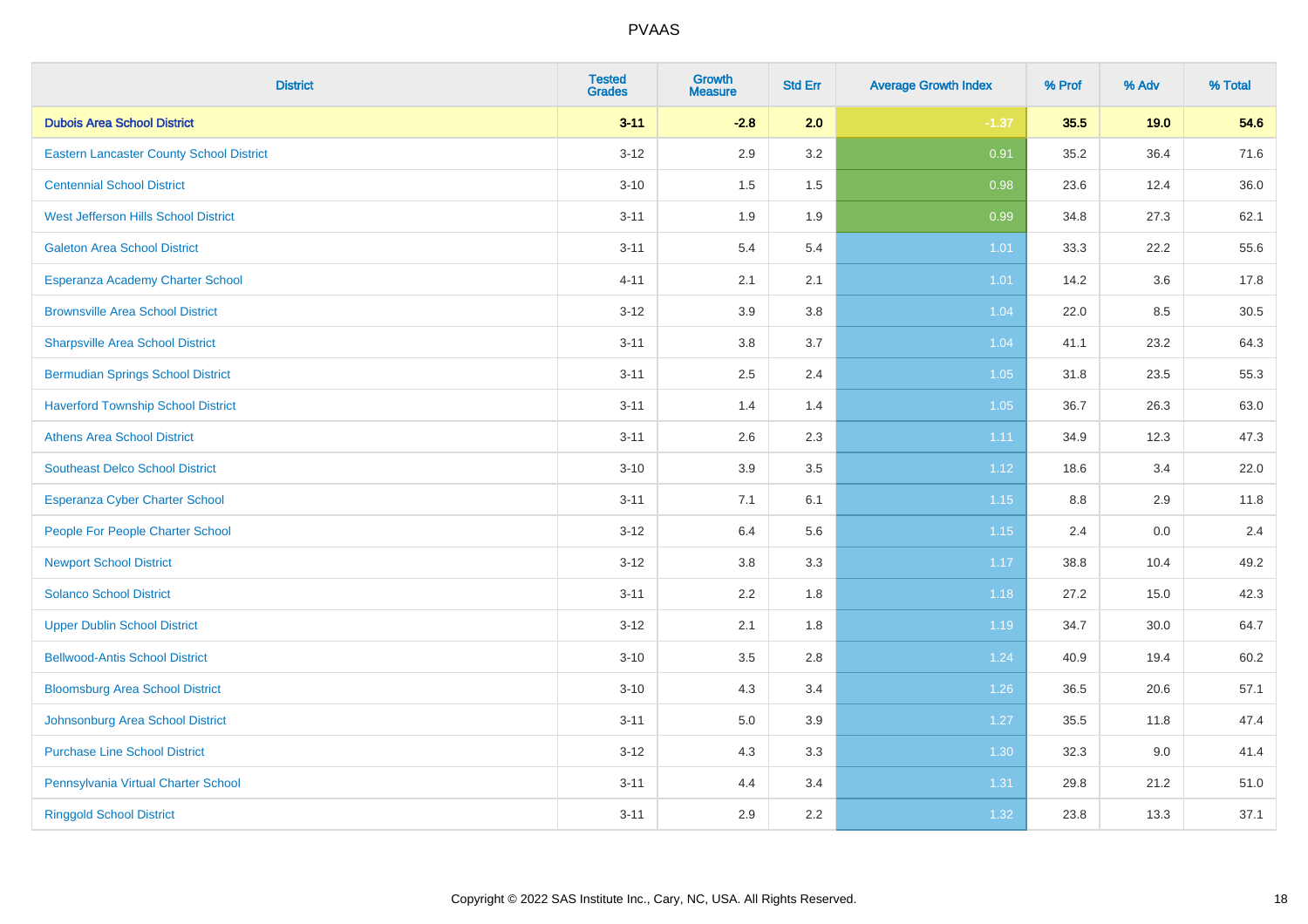| <b>District</b>                               | <b>Tested</b><br><b>Grades</b> | <b>Growth</b><br><b>Measure</b> | <b>Std Err</b> | <b>Average Growth Index</b> | % Prof | % Adv   | % Total |
|-----------------------------------------------|--------------------------------|---------------------------------|----------------|-----------------------------|--------|---------|---------|
| <b>Dubois Area School District</b>            | $3 - 11$                       | $-2.8$                          | 2.0            | $-1.37$                     | 35.5   | 19.0    | 54.6    |
| <b>Keystone School District</b>               | $3 - 11$                       | 7.8                             | 5.7            | 1.37                        | 35.0   | 45.0    | 80.0    |
| Philipsburg-Osceola Area School District      | $3 - 11$                       | 4.1                             | 3.0            | 1.37                        | 22.5   | 16.2    | 38.8    |
| <b>Chestnut Ridge School District</b>         | $3 - 12$                       | 4.0                             | 2.9            | 1.38                        | 33.2   | 11.0    | 44.2    |
| Conemaugh Township Area School District       | $3 - 12$                       | 4.8                             | 3.5            | 1.39                        | 30.9   | 27.8    | 58.8    |
| <b>Western Wayne School District</b>          | $3 - 11$                       | 3.6                             | 2.6            | 1.39                        | 30.8   | 16.2    | 47.0    |
| <b>Mastery Charter School - Thomas Campus</b> | $3 - 10$                       | 7.9                             | 5.7            | 1.39                        | 12.5   | $0.0\,$ | 12.5    |
| <b>Midd-West School District</b>              | $3 - 11$                       | 3.6                             | 2.6            | 1.42                        | 28.6   | 25.0    | 53.6    |
| <b>Conestoga Valley School District</b>       | $3 - 11$                       | 2.4                             | 1.7            | 1.43                        | 35.0   | 23.5    | 58.5    |
| Susquehanna Township School District          | $3 - 12$                       | $3.9\,$                         | 2.7            | $1.45$                      | 19.0   | 13.1    | 32.0    |
| <b>Northern Potter School District</b>        | $3 - 12$                       | 6.8                             | 4.6            | 1.48                        | 30.6   | 11.1    | 41.7    |
| <b>South Western School District</b>          | $3 - 12$                       | 2.5                             | 1.7            | 1.48                        | 36.2   | 19.7    | 55.9    |
| <b>Smethport Area School District</b>         | $3 - 12$                       | 5.8                             | 3.8            | 1.52                        | 24.6   | 20.0    | 44.6    |
| <b>Gateway School District</b>                | $3 - 11$                       | 3.1                             | 2.0            | 1.55                        | 35.7   | 18.5    | 54.2    |
| <b>Fort Leboeuf School District</b>           | $3 - 11$                       | $3.5\,$                         | 2.2            | 1.58                        | 32.0   | 16.8    | 48.8    |
| <b>Salisbury Township School District</b>     | $3 - 11$                       | 5.8                             | 3.6            | 1.62                        | 24.4   | 12.6    | 37.0    |
| <b>Halifax Area School District</b>           | $3 - 11$                       | 5.8                             | 3.5            | 1.64                        | 32.1   | 18.9    | 50.9    |
| Dr Robert Ketterer Charter School Inc         | $6 - 12$                       | 7.1                             | 4.3            | 1.66                        | 7.3    | 1.7     | 9.0     |
| <b>Waynesboro Area School District</b>        | $3 - 12$                       | 3.0                             | 1.8            | 1.67                        | 26.0   | 23.5    | 49.5    |
| <b>West Shore School District</b>             | $3 - 12$                       | 2.2                             | 1.3            | 1.68                        | 31.8   | 15.2    | 47.1    |
| <b>Penn-Trafford School District</b>          | $3 - 11$                       | 2.9                             | 1.8            | 1.68                        | 46.3   | 26.2    | 72.5    |
| <b>Port Allegany School District</b>          | $3 - 11$                       | 6.5                             | 3.7            | 1.74                        | 26.4   | 11.3    | 37.7    |
| <b>Multicultural Academy Charter School</b>   | $9 - 11$                       | 6.0                             | 3.4            | 1.77                        | 12.3   | 0.0     | 12.3    |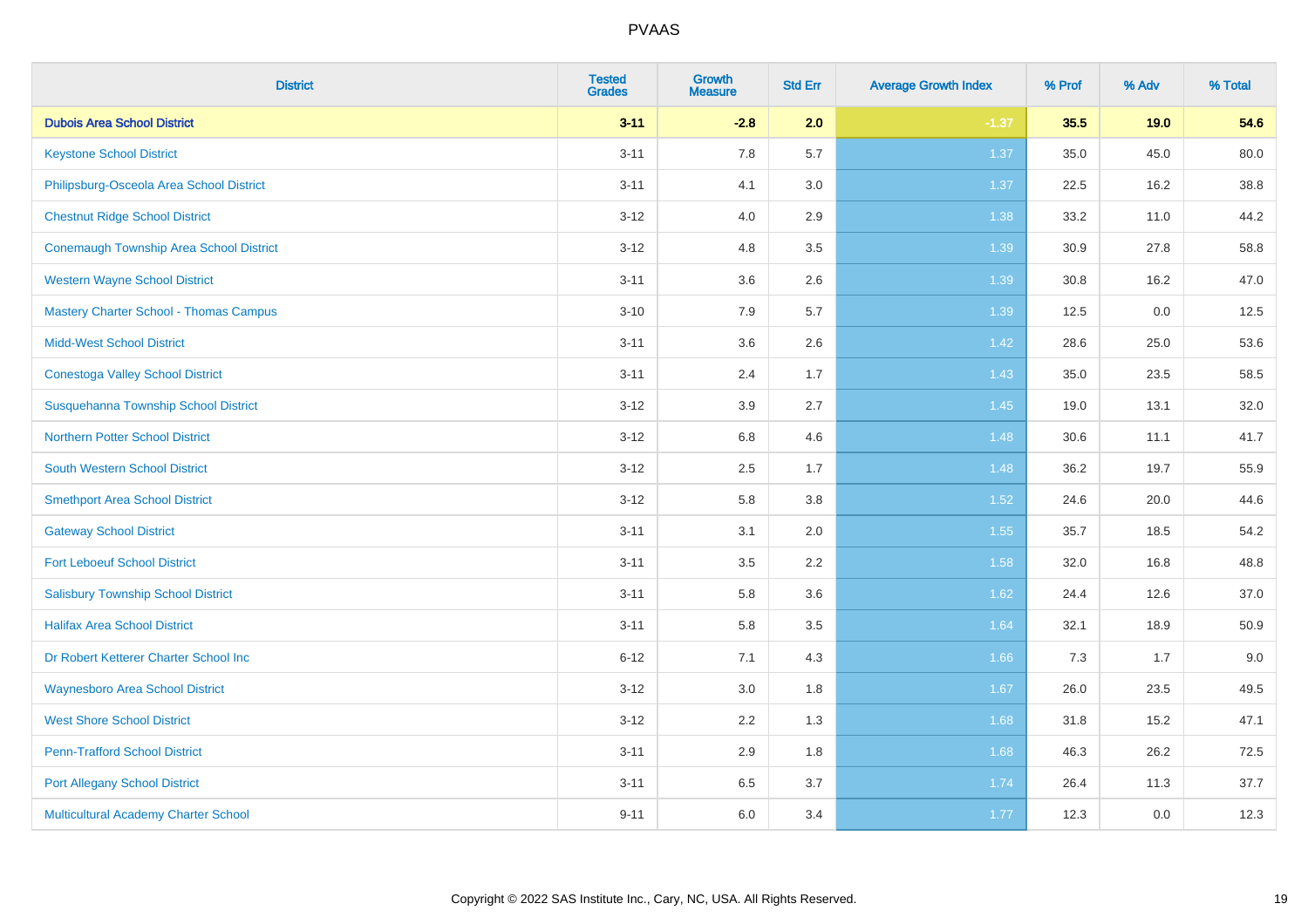| <b>District</b>                               | <b>Tested</b><br><b>Grades</b> | <b>Growth</b><br><b>Measure</b> | <b>Std Err</b> | <b>Average Growth Index</b> | % Prof | % Adv | % Total |
|-----------------------------------------------|--------------------------------|---------------------------------|----------------|-----------------------------|--------|-------|---------|
| <b>Dubois Area School District</b>            | $3 - 11$                       | $-2.8$                          | 2.0            | $-1.37$                     | 35.5   | 19.0  | 54.6    |
| <b>Wyalusing Area School District</b>         | $3 - 12$                       | 5.7                             | 3.2            | 1.78                        | 38.6   | 12.9  | 51.4    |
| Leechburg Area School District                | $3 - 11$                       | 7.0                             | 3.9            | 1.79                        | 37.7   | 4.9   | 42.6    |
| Mt Lebanon School District                    | $3 - 11$                       | 2.4                             | 1.3            | 1.79                        | 39.3   | 37.4  | 76.8    |
| <b>Sayre Area School District</b>             | $3 - 11$                       | 5.8                             | 3.2            | 1.81                        | 30.3   | 21.0  | 51.3    |
| <b>Perkiomen Valley School District</b>       | $3 - 11$                       | 2.7                             | 1.5            | 1.83                        | 35.0   | 25.3  | 60.3    |
| <b>Central Valley School District</b>         | $3 - 10$                       | 4.7                             | 2.6            | 1.83                        | 37.8   | 18.5  | 56.3    |
| <b>Eastern Lebanon County School District</b> | $3 - 11$                       | 4.0                             | 2.1            | 1.89                        | 23.5   | 11.5  | 35.0    |
| <b>United School District</b>                 | $3 - 11$                       | 6.3                             | 3.3            | 1.89                        | 38.8   | 16.3  | 55.0    |
| <b>Spring Grove Area School District</b>      | $3 - 11$                       | $3.9\,$                         | 2.0            | 1.90                        | 30.0   | 23.0  | 53.0    |
| <b>Oswayo Valley School District</b>          | $3 - 12$                       | 9.9                             | 5.1            | 1.93                        | 26.5   | 44.1  | 70.6    |
| <b>South Middleton School District</b>        | $3 - 11$                       | 4.4                             | 2.2            | 1.95                        | 31.1   | 16.4  | 47.5    |
| Pennsylvania Distance Learning Charter School | $3 - 12$                       | $6.8\,$                         | 3.4            | 1.99                        | 19.8   | 6.2   | 25.9    |
| <b>Benton Area School District</b>            | $3 - 10$                       | 8.1                             | 4.0            | 2.01                        | 35.7   | 28.6  | 64.3    |
| <b>Keystone Central School District</b>       | $3 - 11$                       | 3.6                             | 1.8            | 2.04                        | 27.1   | 14.6  | 41.8    |
| Northampton Area School District              | $3 - 11$                       | 3.2                             | 1.5            | 2.05                        | 29.8   | 17.9  | 47.7    |
| Northeastern York School District             | $3 - 11$                       | $3.8\,$                         | 1.8            | 2.11                        | 32.7   | 21.0  | 53.7    |
| <b>Muncy School District</b>                  | $3 - 11$                       | 6.9                             | 3.3            | 2.12                        | 37.6   | 18.8  | 56.4    |
| <b>Mckeesport Area School District</b>        | $3 - 12$                       | 4.6                             | 2.2            | 2.14                        | 21.1   | 4.4   | 25.5    |
| <b>Brookville Area School District</b>        | $3 - 11$                       | 6.8                             | 3.1            | 2.19                        | 46.1   | 14.6  | 60.7    |
| Mastery Charter School - Hardy Williams       | $3 - 11$                       | 6.6                             | 3.0            | 2.21                        | 24.7   | 1.2   | 25.9    |
| <b>Blue Ridge School District</b>             | $3 - 11$                       | 8.3                             | 3.7            | 2.24                        | 29.6   | 9.3   | 38.9    |
| <b>Wallingford-Swarthmore School District</b> | $3 - 10$                       | 5.0                             | 2.2            | 2.25                        | 33.3   | 37.1  | 70.4    |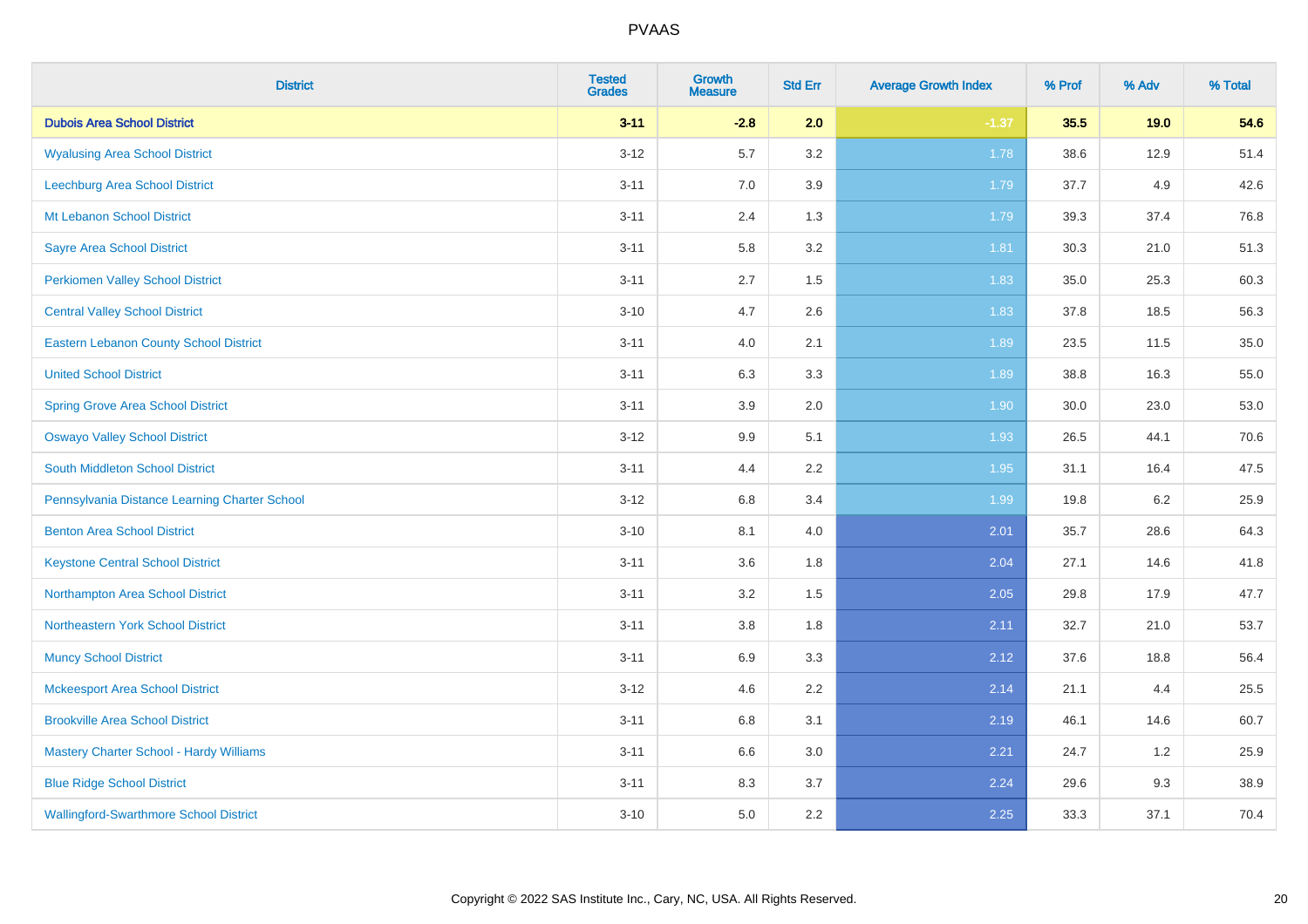| <b>District</b>                                    | <b>Tested</b><br><b>Grades</b> | <b>Growth</b><br><b>Measure</b> | <b>Std Err</b> | <b>Average Growth Index</b> | % Prof | % Adv | % Total |
|----------------------------------------------------|--------------------------------|---------------------------------|----------------|-----------------------------|--------|-------|---------|
| <b>Dubois Area School District</b>                 | $3 - 11$                       | $-2.8$                          | 2.0            | $-1.37$                     | 35.5   | 19.0  | 54.6    |
| <b>Glendale School District</b>                    | $3 - 10$                       | 7.9                             | 3.5            | 2.25                        | 42.6   | 9.3   | 51.8    |
| <b>East Pennsboro Area School District</b>         | $3 - 11$                       | 4.8                             | 2.1            | 2.26                        | 36.8   | 16.9  | 53.7    |
| <b>Brandywine Heights Area School District</b>     | $3 - 11$                       | 5.8                             | 2.6            | 2.27                        | 27.7   | 28.6  | 56.2    |
| Huntingdon Area School District                    | $3 - 11$                       | 5.8                             | 2.6            | 2.28                        | 27.8   | 17.4  | 45.2    |
| <b>Red Lion Area School District</b>               | $3 - 11$                       | 4.5                             | 1.9            | 2.31                        | 32.3   | 21.5  | 53.8    |
| <b>Bentworth School District</b>                   | $3 - 11$                       | 7.0                             | 3.0            | 2.36                        | 26.6   | 17.0  | 43.6    |
| Northern Lehigh School District                    | $3 - 12$                       | 6.1                             | 2.5            | 2.42                        | 21.4   | 18.0  | 39.3    |
| <b>Homer-Center School District</b>                | $3 - 11$                       | 8.8                             | 3.5            | 2.53                        | 38.0   | 17.7  | 55.8    |
| Northern Tioga School District                     | $3 - 12$                       | 6.8                             | 2.6            | 2.64                        | 25.0   | 16.9  | 41.9    |
| <b>Palisades School District</b>                   | $3 - 11$                       | 7.7                             | 2.9            | 2.66                        | 27.8   | 20.3  | 48.1    |
| <b>Commonwealth Charter Academy Charter School</b> | $3 - 10$                       | 4.2                             | 1.6            | 2.68                        | 27.0   | 15.6  | 42.5    |
| <b>Bedford Area School District</b>                | $3 - 11$                       | 6.4                             | 2.4            | 2.68                        | 31.0   | 20.6  | 51.6    |
| Saint Marys Area School District                   | $3 - 11$                       | 6.0                             | 2.2            | 2.69                        | 35.4   | 18.3  | 53.7    |
| <b>Crawford Central School District</b>            | $3 - 11$                       | 5.7                             | 2.1            | 2.71                        | 26.4   | 15.8  | 42.1    |
| <b>Tamaqua Area School District</b>                | $3-12$                         | 6.5                             | 2.4            | 2.72                        | 34.3   | 17.5  | 51.8    |
| <b>Donegal School District</b>                     | $3-12$                         | 5.9                             | 2.2            | 2.72                        | 34.1   | 23.1  | 57.2    |
| <b>Great Valley School District</b>                | $3 - 11$                       | 5.4                             | 2.0            | 2.77                        | 33.8   | 33.5  | 67.3    |
| <b>South Butler County School District</b>         | $3 - 10$                       | 6.3                             | 2.2            | 2.80                        | 37.8   | 19.2  | 57.0    |
| <b>Canton Area School District</b>                 | $3 - 11$                       | 8.4                             | 2.9            | 2.92                        | 13.8   | 23.0  | 36.8    |
| <b>Bald Eagle Area School District</b>             | $3 - 11$                       | 7.6                             | 2.5            | 3.00                        | 31.6   | 15.6  | 47.3    |
| <b>Line Mountain School District</b>               | $3 - 11$                       | 11.7                            | 3.9            | 3.01                        | 40.4   | 42.3  | 82.7    |
| <b>Lower Dauphin School District</b>               | $3 - 11$                       | 5.3                             | 1.8            | 3.03                        | 30.6   | 26.8  | 57.5    |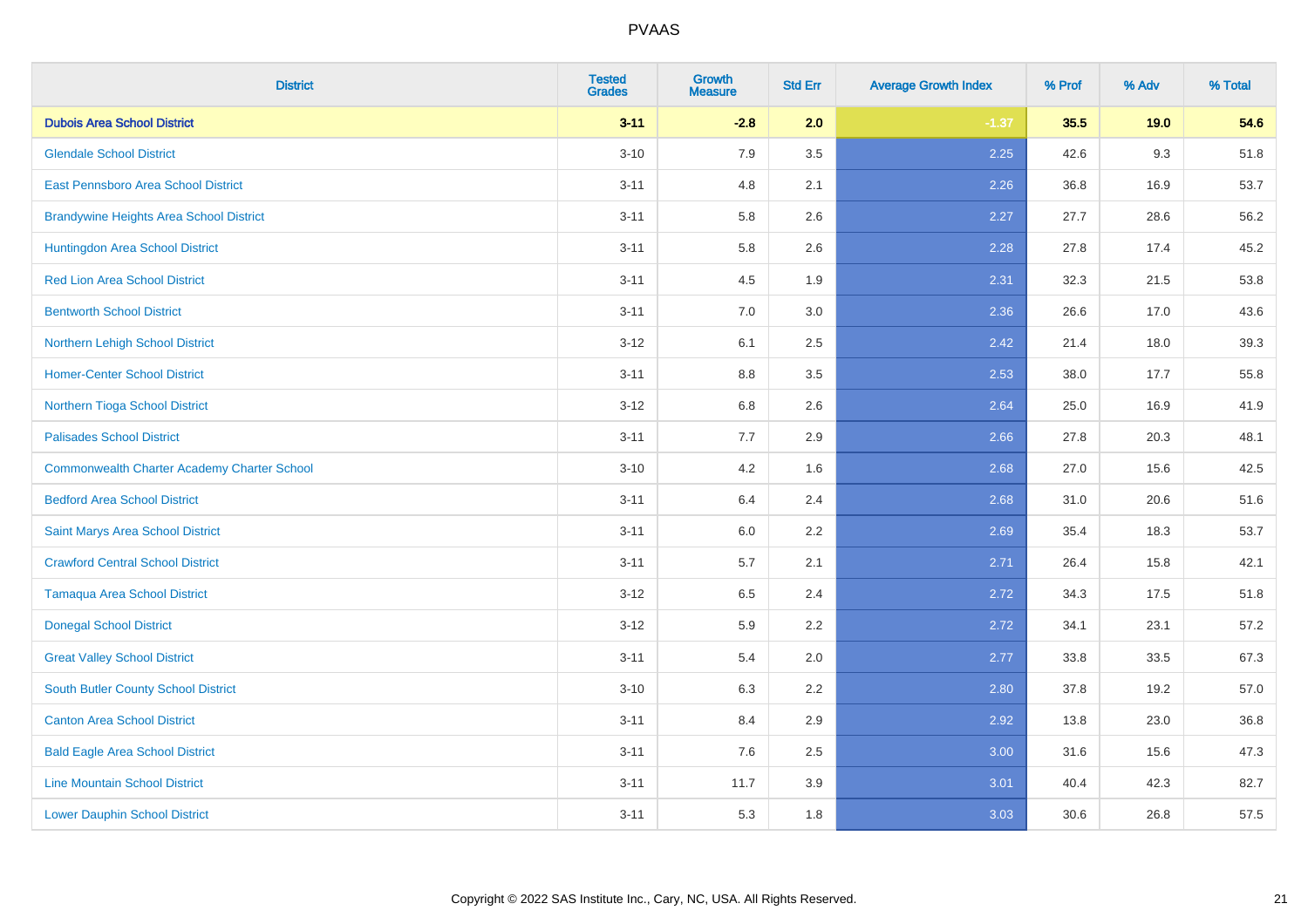| <b>District</b>                                 | <b>Tested</b><br><b>Grades</b> | <b>Growth</b><br><b>Measure</b> | <b>Std Err</b> | <b>Average Growth Index</b> | % Prof | % Adv | % Total |
|-------------------------------------------------|--------------------------------|---------------------------------|----------------|-----------------------------|--------|-------|---------|
| <b>Dubois Area School District</b>              | $3 - 11$                       | $-2.8$                          | 2.0            | $-1.37$                     | 35.5   | 19.0  | 54.6    |
| <b>Allegheny-Clarion Valley School District</b> | $3 - 10$                       | 12.3                            | 4.1            | 3.03                        | 33.3   | 19.0  | 52.4    |
| <b>Upper Perkiomen School District</b>          | $3 - 11$                       | 5.7                             | 1.9            | 3.04                        | 25.4   | 19.9  | 45.4    |
| <b>Kane Area School District</b>                | $3 - 10$                       | 8.8                             | 2.9            | 3.07                        | 31.4   | 19.8  | 51.2    |
| Capital Area School for the Arts Charter School | $9 - 11$                       | 14.2                            | 4.5            | 3.13                        | 27.5   | 30.0  | 57.5    |
| <b>Greenwood School District</b>                | $3 - 11$                       | 11.3                            | 3.6            | 3.14                        | 31.2   | 32.8  | 63.9    |
| 21st Century Cyber Charter School               | $6 - 12$                       | 6.6                             | 2.1            | 3.16                        | 29.0   | 21.8  | 50.8    |
| <b>Avon Grove Charter School</b>                | $3 - 11$                       | 9.8                             | 3.1            | 3.18                        | 32.4   | 26.0  | 58.4    |
| <b>Apollo-Ridge School District</b>             | $3 - 12$                       | 9.5                             | 3.0            | 3.23                        | 34.0   | 9.4   | 43.4    |
| <b>Penncrest School District</b>                | $3 - 11$                       | 6.0                             | 1.9            | 3.24                        | 31.1   | 16.9  | 48.0    |
| <b>Upper Dauphin Area School District</b>       | $3 - 11$                       | 16.5                            | 5.1            | 3.26                        | 37.5   | 26.8  | 64.3    |
| <b>Steel Valley School District</b>             | $3 - 11$                       | 11.1                            | 3.3            | 3.33                        | 34.8   | 10.1  | 44.9    |
| South Fayette Township School District          | $3 - 11$                       | 6.0                             | 1.8            | 3.33                        | 32.2   | 38.3  | 70.5    |
| <b>Bellefonte Area School District</b>          | $3 - 11$                       | 6.7                             | 2.0            | 3.34                        | 28.8   | 21.5  | 50.2    |
| <b>Conrad Weiser Area School District</b>       | $3 - 11$                       | 7.1                             | 2.1            | 3.34                        | 28.2   | 14.4  | 42.6    |
| <b>Kutztown Area School District</b>            | $3 - 12$                       | 9.3                             | 2.8            | 3.34                        | 38.5   | 14.6  | 53.2    |
| Wilmington Area School District                 | $3 - 11$                       | 11.1                            | 3.3            | 3.37                        | 29.8   | 26.2  | 56.0    |
| <b>Fairview School District</b>                 | $3 - 11$                       | 8.3                             | 2.4            | 3.43                        | 41.9   | 34.9  | 76.7    |
| <b>Mars Area School District</b>                | $3 - 10$                       | 6.6                             | 1.9            | 3.45                        | 36.7   | 32.4  | 69.1    |
| <b>North Pocono School District</b>             | $3 - 11$                       | 13.1                            | 3.7            | 3.54                        | 31.4   | 33.3  | 64.7    |
| <b>York Suburban School District</b>            | $3 - 11$                       | 7.4                             | 2.1            | 3.55                        | 24.9   | 31.2  | 56.1    |
| Oil City Area School District                   | $3 - 11$                       | 8.6                             | 2.4            | 3.56                        | 29.1   | 13.1  | 42.2    |
| <b>Tredyffrin-Easttown School District</b>      | $3 - 10$                       | 8.7                             | 2.4            | 3.57                        | 35.2   | 35.8  | 71.0    |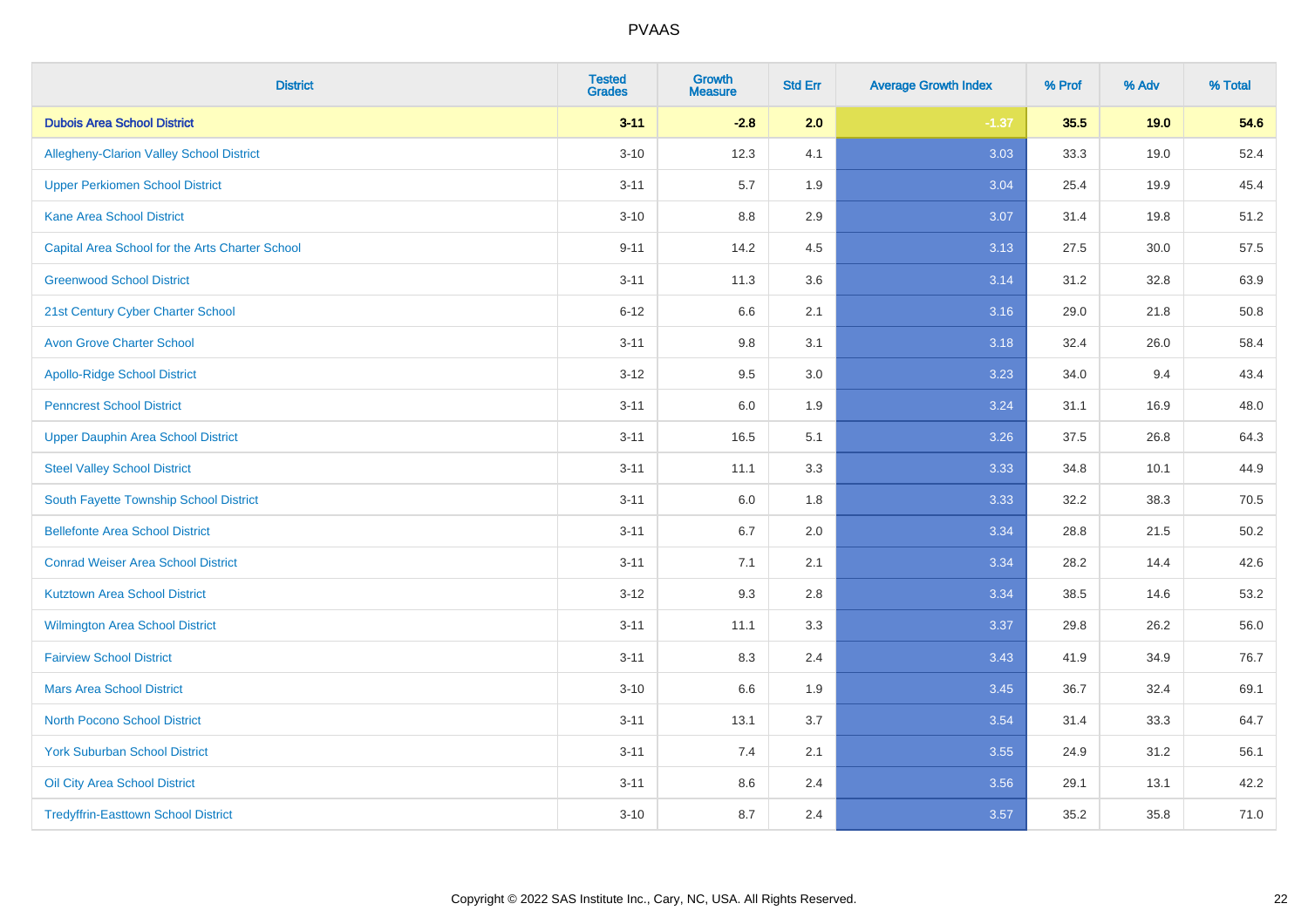| <b>District</b>                           | <b>Tested</b><br><b>Grades</b> | <b>Growth</b><br><b>Measure</b> | <b>Std Err</b> | <b>Average Growth Index</b> | % Prof | % Adv   | % Total |
|-------------------------------------------|--------------------------------|---------------------------------|----------------|-----------------------------|--------|---------|---------|
| <b>Dubois Area School District</b>        | $3 - 11$                       | $-2.8$                          | 2.0            | $-1.37$                     | 35.5   | 19.0    | 54.6    |
| <b>William Penn School District</b>       | $3 - 12$                       | 7.0                             | 1.9            | 3.61                        | 14.0   | $7.2\,$ | 21.3    |
| <b>Reading School District</b>            | $3 - 11$                       | 4.3                             | 1.2            | 3.71                        | 16.8   | $6.0\,$ | 22.8    |
| <b>Spring Cove School District</b>        | $3 - 11$                       | 9.1                             | 2.4            | 3.77                        | 31.8   | 25.4    | 57.1    |
| <b>Dover Area School District</b>         | $3 - 12$                       | 7.1                             | 1.9            | 3.78                        | 33.0   | 18.7    | 51.7    |
| <b>Hampton Township School District</b>   | $3 - 11$                       | 7.4                             | 2.0            | 3.79                        | 37.9   | 39.2    | 77.0    |
| <b>Juniata County School District</b>     | $3-12$                         | 7.7                             | 2.0            | 3.81                        | 22.9   | 18.9    | 41.8    |
| <b>Hazleton Area School District</b>      | $3 - 11$                       | 6.0                             | 1.6            | 3.85                        | 20.5   | 9.0     | 29.5    |
| <b>Warrior Run School District</b>        | $3 - 11$                       | 10.5                            | 2.7            | 3.86                        | 34.1   | 16.8    | 50.9    |
| <b>Dallas School District</b>             | $3 - 11$                       | 8.1                             | 2.1            | 3.87                        | 32.4   | 22.4    | 54.8    |
| <b>Phoenixville Area School District</b>  | $3 - 11$                       | 7.3                             | 1.8            | 3.96                        | 32.3   | 27.6    | 59.8    |
| Abington Heights School District          | $3 - 11$                       | 6.7                             | 1.7            | 4.00                        | 33.8   | 31.7    | 65.5    |
| <b>Radnor Township School District</b>    | $3 - 12$                       | $7.5\,$                         | 1.9            | 4.03                        | 33.0   | 38.3    | 71.3    |
| Downingtown Area School District          | $3 - 11$                       | 4.4                             | 1.1            | 4.06                        | 30.1   | 32.0    | 62.2    |
| <b>Ephrata Area School District</b>       | $3 - 11$                       | 6.8                             | 1.7            | 4.08                        | 31.6   | 17.1    | 48.8    |
| <b>Valley View School District</b>        | $3 - 11$                       | 9.3                             | 2.2            | 4.18                        | 26.6   | 23.1    | 49.7    |
| <b>Elizabethtown Area School District</b> | $3-12$                         | 7.1                             | 1.7            | 4.19                        | 36.4   | 27.6    | 64.0    |
| <b>Laurel School District</b>             | $3 - 11$                       | 13.0                            | 3.1            | 4.19                        | 30.3   | 15.7    | 46.1    |
| Pennsylvania Leadership Charter School    | $3 - 11$                       | 8.0                             | 1.9            | 4.22                        | 33.1   | 27.8    | 60.9    |
| <b>Wallenpaupack Area School District</b> | $3 - 11$                       | 8.8                             | 2.1            | 4.28                        | 28.5   | 18.9    | 47.4    |
| Maritime Academy Charter School           | $3 - 10$                       | 13.2                            | 3.1            | 4.29                        | 24.0   | 1.3     | 25.3    |
| <b>Coudersport Area School District</b>   | $3 - 11$                       | 14.8                            | 3.4            | 4.33                        | 34.7   | 28.0    | 62.7    |
| <b>West Allegheny School District</b>     | $3-12$                         | 8.6                             | 2.0            | 4.34                        | 37.3   | 27.2    | 64.5    |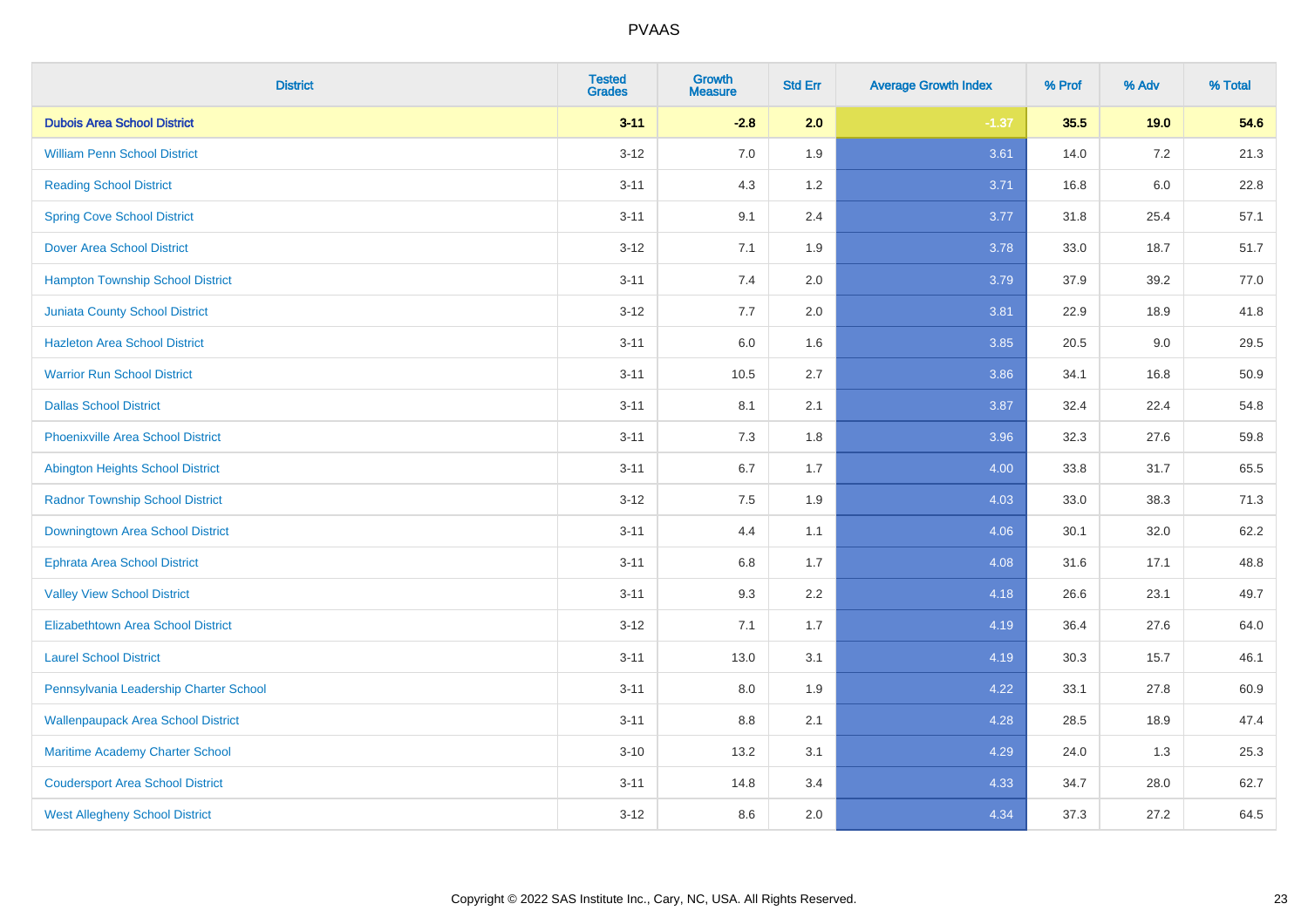| <b>District</b>                                | <b>Tested</b><br><b>Grades</b> | <b>Growth</b><br><b>Measure</b> | <b>Std Err</b> | <b>Average Growth Index</b> | % Prof | % Adv | % Total |
|------------------------------------------------|--------------------------------|---------------------------------|----------------|-----------------------------|--------|-------|---------|
| <b>Dubois Area School District</b>             | $3 - 11$                       | $-2.8$                          | 2.0            | $-1.37$                     | 35.5   | 19.0  | 54.6    |
| <b>Lower Moreland Township School District</b> | $3 - 11$                       | 8.7                             | 2.0            | 4.35                        | 38.2   | 33.2  | 71.4    |
| <b>Pennsbury School District</b>               | $3 - 11$                       | 5.6                             | 1.3            | 4.38                        | 37.7   | 27.7  | 65.4    |
| <b>Montrose Area School District</b>           | $3 - 10$                       | 12.3                            | 2.8            | 4.41                        | 37.8   | 28.9  | 66.7    |
| <b>Conewago Valley School District</b>         | $3 - 12$                       | 7.6                             | 1.7            | 4.46                        | 41.3   | 19.4  | 60.6    |
| Northern York County School District           | $3 - 11$                       | 8.4                             | 1.8            | 4.63                        | 24.3   | 23.1  | 47.4    |
| <b>Stroudsburg Area School District</b>        | $3 - 11$                       | 7.5                             | 1.6            | 4.70                        | 30.4   | 18.3  | 48.7    |
| <b>West Perry School District</b>              | $3 - 11$                       | 11.0                            | 2.3            | 4.76                        | 26.9   | 20.5  | 47.4    |
| <b>Lakeland School District</b>                | $3 - 11$                       | 13.3                            | 2.8            | 4.80                        | 22.2   | 21.2  | 43.4    |
| <b>Penn Manor School District</b>              | $3 - 11$                       | 7.1                             | 1.5            | 4.82                        | 26.7   | 20.5  | 47.2    |
| <b>Iroquois School District</b>                | $3 - 11$                       | 13.6                            | 2.8            | 4.83                        | 33.3   | 16.0  | 49.4    |
| <b>Lehighton Area School District</b>          | $3 - 11$                       | 11.4                            | 2.4            | 4.84                        | 30.5   | 24.9  | 55.3    |
| <b>Belle Vernon Area School District</b>       | $3 - 11$                       | 11.1                            | 2.3            | 4.88                        | 31.6   | 25.4  | 57.1    |
| <b>Quaker Valley School District</b>           | $3 - 11$                       | 12.2                            | 2.5            | 4.90                        | 39.5   | 26.4  | 65.9    |
| <b>Easton Area School District</b>             | $3 - 12$                       | 6.3                             | 1.3            | 4.91                        | 24.1   | 13.0  | 37.1    |
| <b>Berlin Brothersvalley School District</b>   | $3 - 11$                       | 19.6                            | 4.0            | 4.93                        | 28.3   | 41.3  | 69.6    |
| <b>Pennridge School District</b>               | $3 - 10$                       | 7.4                             | 1.5            | 5.10                        | 32.0   | 27.6  | 59.6    |
| Pen Argyl Area School District                 | $3 - 12$                       | 12.8                            | 2.5            | 5.10                        | 28.5   | 23.8  | 52.3    |
| <b>Fleetwood Area School District</b>          | $3 - 10$                       | 10.4                            | 2.0            | 5.19                        | 31.7   | 25.8  | 57.5    |
| <b>West Branch Area School District</b>        | $3 - 11$                       | 17.0                            | 3.3            | 5.20                        | 47.1   | 19.1  | 66.2    |
| <b>Cornwall-Lebanon School District</b>        | $3 - 11$                       | 8.2                             | 1.6            | 5.24                        | 28.0   | 20.5  | 48.6    |
| <b>Avon Grove School District</b>              | $3 - 10$                       | 7.6                             | 1.4            | 5.29                        | 33.7   | 33.2  | 67.0    |
| Penns Valley Area School District              | $3 - 12$                       | 14.1                            | 2.6            | 5.33                        | 29.6   | 23.3  | 52.9    |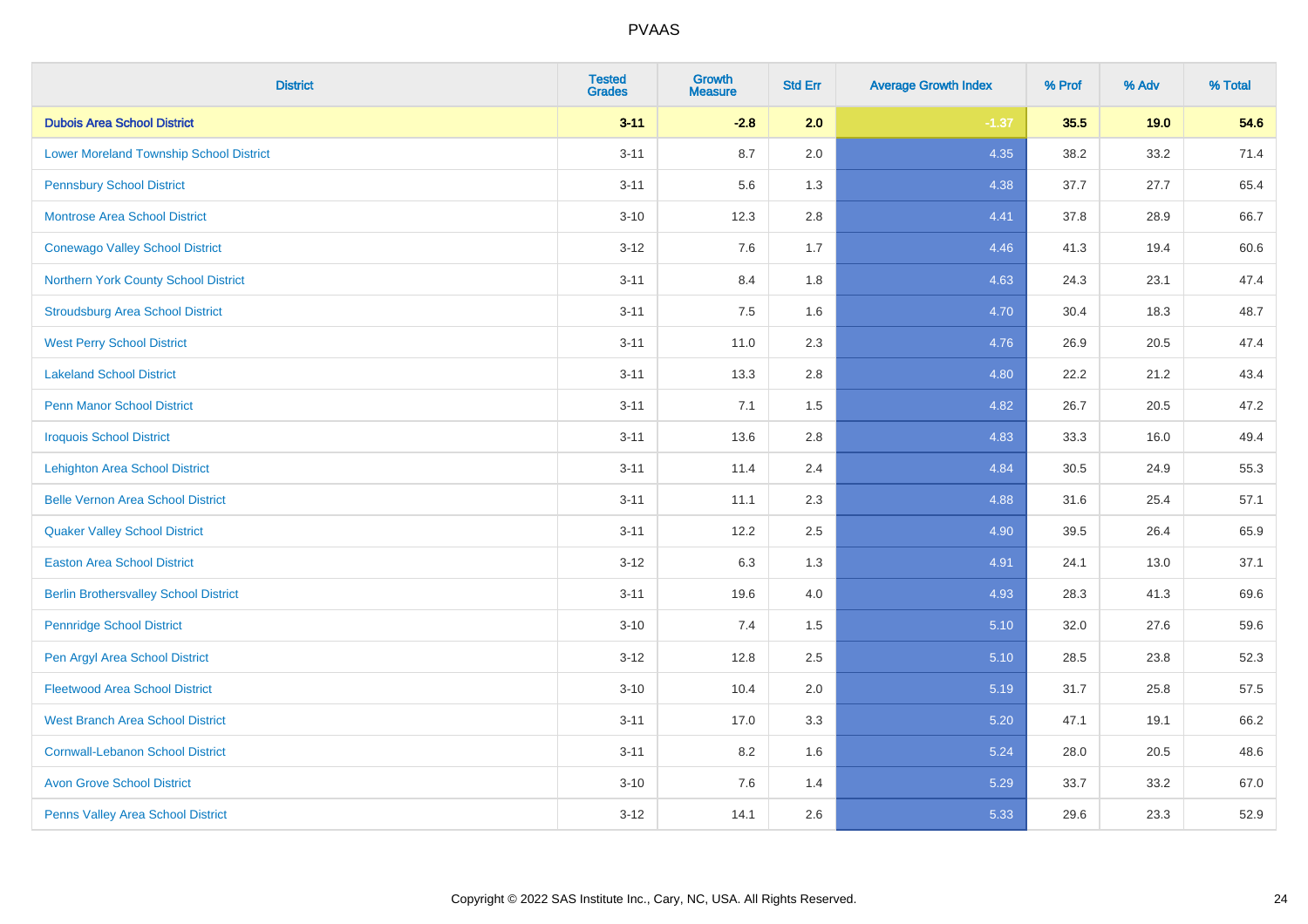| <b>District</b>                           | <b>Tested</b><br><b>Grades</b> | <b>Growth</b><br><b>Measure</b> | <b>Std Err</b> | <b>Average Growth Index</b> | % Prof | % Adv | % Total |
|-------------------------------------------|--------------------------------|---------------------------------|----------------|-----------------------------|--------|-------|---------|
| <b>Dubois Area School District</b>        | $3 - 11$                       | $-2.8$                          | 2.0            | $-1.37$                     | 35.5   | 19.0  | 54.6    |
| Lake-Lehman School District               | $3 - 11$                       | 14.9                            | 2.8            | 5.34                        | 25.8   | 22.5  | 48.3    |
| <b>Pine-Richland School District</b>      | $3 - 11$                       | 9.3                             | 1.7            | 5.56                        | 42.3   | 35.8  | 78.1    |
| <b>Hermitage School District</b>          | $3 - 12$                       | 14.0                            | 2.5            | 5.59                        | 34.0   | 27.0  | 61.0    |
| Lampeter-Strasburg School District        | $3 - 12$                       | 11.0                            | 1.9            | 5.69                        | 35.4   | 32.3  | 67.7    |
| <b>Pequea Valley School District</b>      | $3 - 11$                       | 18.0                            | 3.1            | 5.74                        | 29.2   | 37.5  | 66.7    |
| <b>Harbor Creek School District</b>       | $3 - 11$                       | 13.4                            | 2.3            | 5.80                        | 34.5   | 40.7  | 75.2    |
| <b>Blue Mountain School District</b>      | $3 - 10$                       | 12.2                            | 2.1            | 5.81                        | 30.7   | 26.1  | 56.8    |
| <b>Punxsutawney Area School District</b>  | $3 - 11$                       | 15.8                            | 2.7            | 5.83                        | 18.6   | 29.0  | 47.6    |
| <b>Indiana Area School District</b>       | $3 - 11$                       | 12.0                            | 2.0            | 5.98                        | 30.0   | 30.4  | 60.3    |
| <b>Agora Cyber Charter School</b>         | $3 - 11$                       | 14.6                            | 2.4            | 6.03                        | 24.7   | 19.5  | 44.2    |
| <b>Franklin Regional School District</b>  | $3 - 11$                       | 11.3                            | 1.8            | 6.13                        | 30.0   | 35.0  | 65.0    |
| <b>Tuscarora School District</b>          | $3 - 11$                       | 13.4                            | 2.2            | 6.20                        | 37.1   | 26.3  | 63.4    |
| <b>Armstrong School District</b>          | $3 - 11$                       | 9.8                             | 1.6            | 6.22                        | 32.8   | 24.6  | 57.4    |
| <b>Cocalico School District</b>           | $3 - 11$                       | 12.3                            | 1.9            | 6.48                        | 28.2   | 32.3  | 60.5    |
| <b>Manheim Central School District</b>    | $3 - 11$                       | 12.8                            | 2.0            | 6.52                        | 27.8   | 35.4  | 63.2    |
| <b>Neshaminy School District</b>          | $3 - 11$                       | 8.6                             | 1.3            | 6.56                        | 31.3   | 23.9  | 55.2    |
| <b>Millcreek Township School District</b> | $3 - 11$                       | 9.1                             | 1.4            | 6.61                        | 34.5   | 30.1  | 64.6    |
| <b>Methacton School District</b>          | $3 - 11$                       | 11.0                            | 1.6            | 6.94                        | 36.0   | 33.6  | 69.6    |
| <b>Camp Hill School District</b>          | $3 - 12$                       | 20.7                            | 2.9            | 7.00                        | 32.3   | 41.4  | 73.7    |
| <b>Whitehall-Coplay School District</b>   | $3 - 11$                       | 11.8                            | 1.7            | 7.06                        | 32.3   | 21.7  | 54.0    |
| <b>Upper Merion Area School District</b>  | $3 - 11$                       | 14.0                            | 2.0            | 7.15                        | 34.4   | 32.6  | 67.0    |
| <b>Danville Area School District</b>      | $3 - 11$                       | 18.4                            | 2.6            | 7.19                        | 32.0   | 46.1  | 78.1    |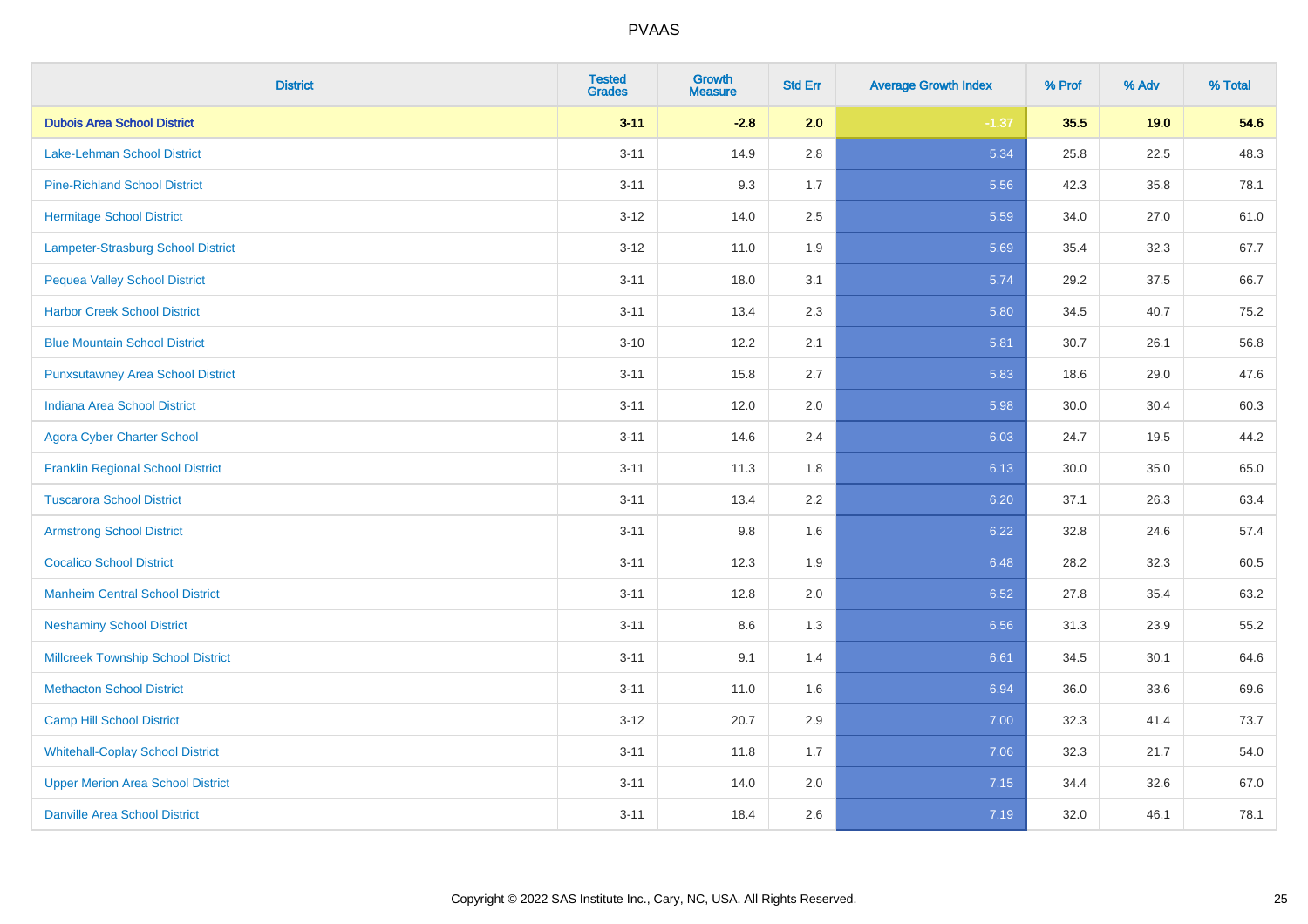| <b>District</b>                               | <b>Tested</b><br><b>Grades</b> | <b>Growth</b><br><b>Measure</b> | <b>Std Err</b> | <b>Average Growth Index</b> | % Prof | % Adv | % Total |
|-----------------------------------------------|--------------------------------|---------------------------------|----------------|-----------------------------|--------|-------|---------|
| <b>Dubois Area School District</b>            | $3 - 11$                       | $-2.8$                          | 2.0            | $-1.37$                     | 35.5   | 19.0  | 54.6    |
| <b>Mountain View School District</b>          | $3 - 11$                       | 24.2                            | 3.4            | 7.20                        | 45.8   | 37.3  | 83.0    |
| <b>Manheim Township School District</b>       | $3 - 12$                       | 10.9                            | 1.5            | 7.51                        | 30.9   | 31.0  | 61.9    |
| <b>East Penn School District</b>              | $3 - 11$                       | 8.9                             | 1.2            | 7.61                        | 32.8   | 26.4  | 59.2    |
| <b>Mifflin County School District</b>         | $3 - 11$                       | 12.3                            | 1.6            | 7.69                        | 35.1   | 15.1  | 50.3    |
| <b>Upper Saint Clair School District</b>      | $3 - 11$                       | 13.8                            | 1.8            | 7.86                        | 32.2   | 44.5  | 76.7    |
| <b>Peters Township School District</b>        | $3 - 11$                       | 14.1                            | 1.7            | 8.16                        | 35.2   | 41.6  | 76.8    |
| <b>Collegium Charter School</b>               | $3 - 10$                       | 21.2                            | 2.6            | 8.18                        | 25.4   | 16.4  | 41.8    |
| <b>Upper Darby School District</b>            | $3-12$                         | 11.2                            | 1.4            | 8.28                        | 23.8   | 11.8  | 35.6    |
| <b>Saucon Valley School District</b>          | $3 - 11$                       | 18.9                            | 2.2            | 8.48                        | 26.0   | 39.6  | 65.6    |
| <b>Southern York County School District</b>   | $3 - 11$                       | 15.5                            | 1.8            | 8.48                        | 37.6   | 29.2  | 66.8    |
| <b>Central York School District</b>           | $3 - 12$                       | 12.9                            | 1.5            | 8.64                        | 31.4   | 24.1  | 55.5    |
| <b>Marple Newtown School District</b>         | $3 - 11$                       | 20.6                            | 2.3            | 8.95                        | 31.1   | 42.7  | 73.8    |
| Palmyra Area School District                  | $3 - 11$                       | 16.2                            | 1.8            | 9.02                        | 38.8   | 34.0  | 72.8    |
| <b>Unionville-Chadds Ford School District</b> | $3 - 11$                       | 15.8                            | 1.7            | 9.12                        | 31.2   | 48.0  | 79.2    |
| <b>Wayne Highlands School District</b>        | $3 - 11$                       | 22.5                            | 2.5            | 9.16                        | 33.8   | 40.4  | 74.2    |
| Fox Chapel Area School District               | $3 - 11$                       | 17.6                            | 1.9            | 9.47                        | 22.9   | 52.0  | 74.9    |
| <b>Delaware Valley School District</b>        | $3 - 11$                       | 15.7                            | 1.6            | 9.62                        | 36.7   | 32.1  | 68.8    |
| New Hope-Solebury School District             | $3 - 11$                       | 28.8                            | 2.9            | 9.77                        | 31.6   | 50.0  | 81.6    |
| <b>Loyalsock Township School District</b>     | $3-12$                         | 26.7                            | 2.7            | 9.92                        | 36.8   | 35.1  | 71.9    |
| <b>Derry Township School District</b>         | $3 - 10$                       | 20.1                            | 2.0            | 10.20                       | 32.8   | 46.9  | 79.7    |
| <b>Hempfield School District</b>              | $3 - 11$                       | 13.4                            | 1.3            | 10.53                       | 29.9   | 36.8  | 66.7    |
| <b>Warwick School District</b>                | $3 - 11$                       | 21.7                            | 1.8            | 11.76                       | 27.7   | 36.3  | 64.0    |